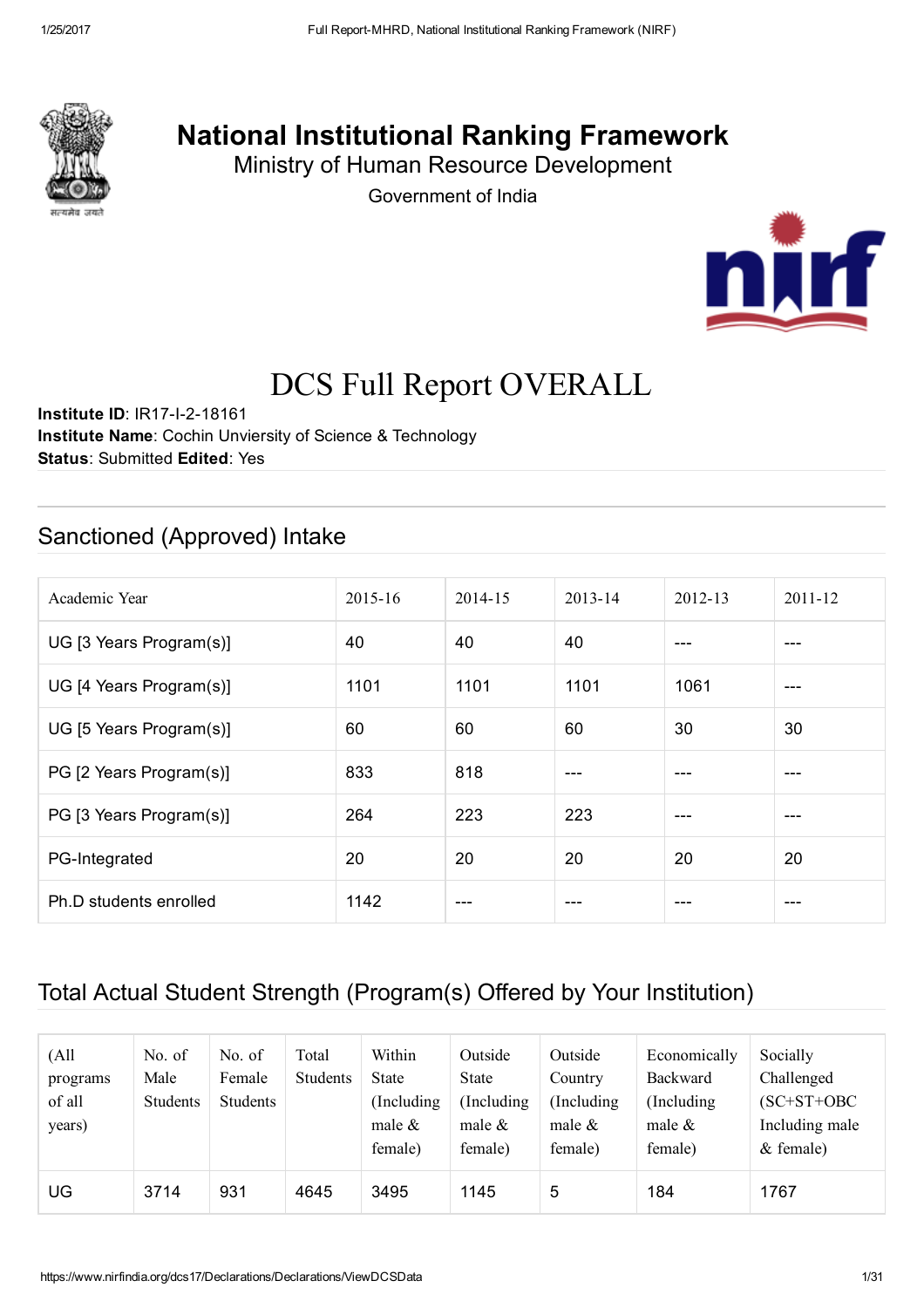| (A <sup>11</sup> )<br>programs<br>of all<br>years) | No. of<br>Male<br><b>Students</b> | No. of<br>Female<br>Students | Total<br><b>Students</b> | Within<br><b>State</b><br>(Including)<br>male $\&$<br>female) | Outside<br>State<br>(Including)<br>male $\&$<br>female) | Outside<br>Country<br>(Including)<br>male $\&$<br>female) | Economically<br>Backward<br>(Including)<br>male $\&$<br>female) | Socially<br>Challenged<br>$SC+ST+OBC$<br>Including male<br>$&$ female) |
|----------------------------------------------------|-----------------------------------|------------------------------|--------------------------|---------------------------------------------------------------|---------------------------------------------------------|-----------------------------------------------------------|-----------------------------------------------------------------|------------------------------------------------------------------------|
| PG                                                 | 910                               | 1143                         | 2053                     | 1983                                                          | 68                                                      | $\overline{2}$                                            | 80                                                              | 1061                                                                   |
| PG-<br>Integrated                                  | 66                                | 35                           | 101                      | 97                                                            | $\overline{4}$                                          | $\mathbf 0$                                               | 4                                                               | 52                                                                     |
| Ph.D                                               | 518                               | 624                          | 1142                     | 1131                                                          | 9                                                       | $\overline{2}$                                            | 43                                                              | 449                                                                    |

## Placement & Higher Studies

| UG [3 Years Program(s)]: Placement $&$ higher studies for previous 3 years |                                                          |                   |                                                                |                                                          |                                                         |                                                         |  |
|----------------------------------------------------------------------------|----------------------------------------------------------|-------------------|----------------------------------------------------------------|----------------------------------------------------------|---------------------------------------------------------|---------------------------------------------------------|--|
| Academic<br>Year                                                           | No. of first year<br>students<br>admitted in the<br>year | Academic<br>Year  | No. of students<br>graduating in<br>minimum<br>stipulated time | No. of students<br>placed through<br>campus<br>placement | Median salary of<br>placed graduates<br>(Amount in Rs.) | No. of<br>students<br>selected for<br>Higher<br>Studies |  |
| $(2011 -$<br>12)                                                           | 21                                                       | $(2013 -$<br>(14) | 19                                                             | $\mathbf 0$                                              | $0$ (Zero)                                              | $\mathbf 0$                                             |  |
| $(2012 -$<br>13)                                                           | 45                                                       | $(2014 -$<br>15)  | 20                                                             | $\mathbf 0$                                              | $0$ (Zero)                                              | $\mathbf 0$                                             |  |
| $(2013 -$<br>(14)                                                          | 48                                                       | $(2015 -$<br>16)  | 25                                                             | $\mathbf 0$                                              | $0$ (Zero)                                              | $\mathbf 0$                                             |  |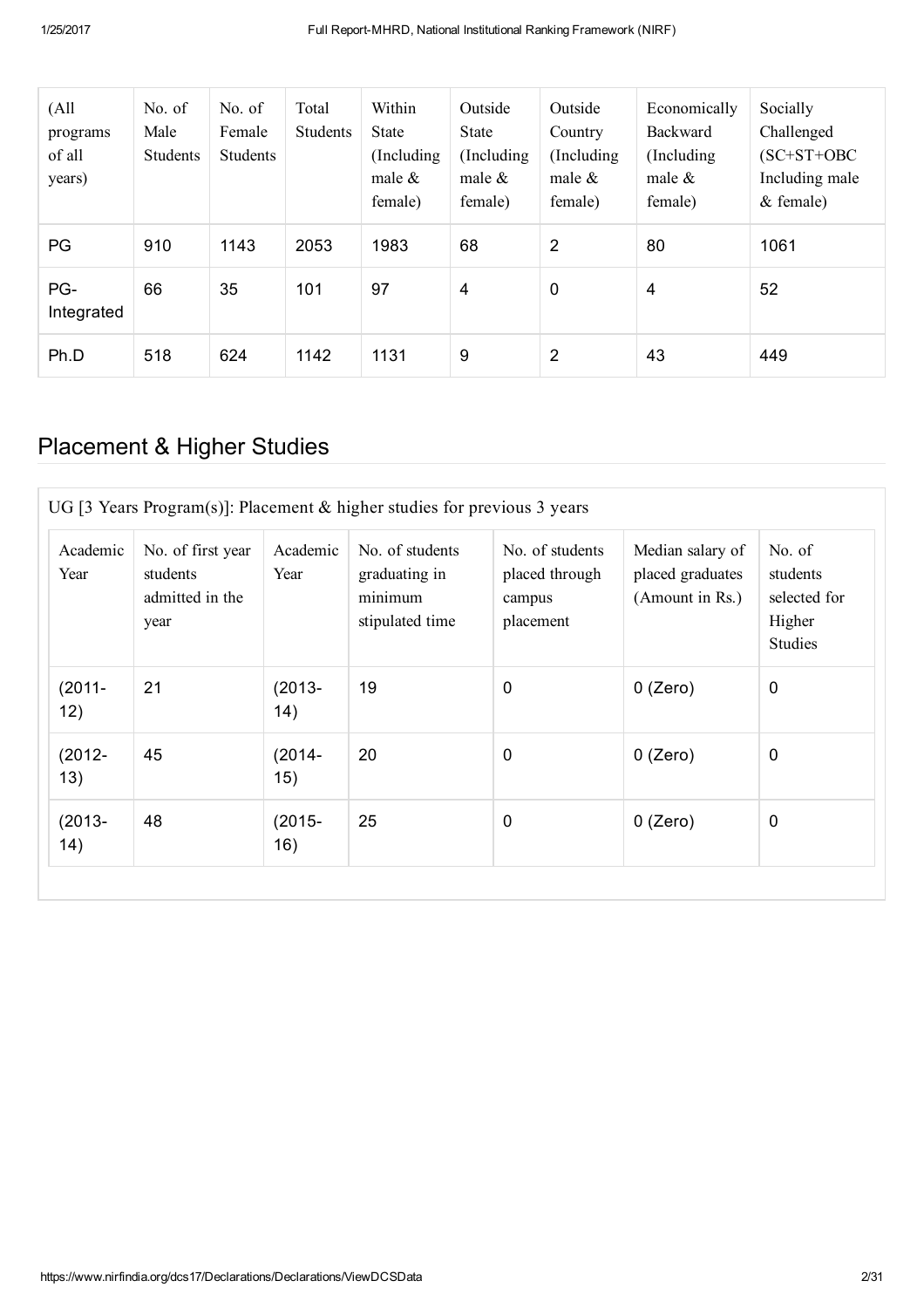|                  | UG [4 Years Program(s)]: Placement $&$ higher studies for previous 3 years |                  |                                                      |                  |                                                                      |                                                                |                                                                     |                                                                   |  |  |
|------------------|----------------------------------------------------------------------------|------------------|------------------------------------------------------|------------------|----------------------------------------------------------------------|----------------------------------------------------------------|---------------------------------------------------------------------|-------------------------------------------------------------------|--|--|
| Academic<br>Year | No. of first<br>year students<br>admitted in<br>the year                   | Academic<br>Year | No. of<br>students<br>admitted<br>(Lateral<br>Entry) | Academic<br>Year | No. of<br>students<br>graduating<br>in minimum<br>stipulated<br>time | No. of<br>students<br>placed<br>through<br>campus<br>placement | Median<br>salary of<br>placed<br>graduates<br>(Amount in<br>$Rs.$ ) | No. of<br>students<br>selected<br>for<br>Higher<br><b>Studies</b> |  |  |
| $(2010 -$<br>11) | 960                                                                        | $(2011 -$<br>12) | 123                                                  | $(2013 -$<br>14) | 707                                                                  | 263                                                            | 415000<br>(Four lakh<br>fifteen<br>thousand<br>only)                | 43                                                                |  |  |
| $(2011 -$<br>12) | 1045                                                                       | $(2012 -$<br>13) | 138                                                  | $(2014 -$<br>15) | 714                                                                  | 272                                                            | 354000<br>(Three<br>lakh fifty<br>four<br>thousand<br>only)         | 45                                                                |  |  |
| $(2012 -$<br>13) | 1144                                                                       | $(2013 -$<br>14) | 148                                                  | $(2015 -$<br>16) | 796                                                                  | 372                                                            | 369000<br>(Three<br>lakh sixty<br>nine<br>thousand<br>only)         | 27                                                                |  |  |

UG [5 Years Program(s)]: Placement & higher studies for previous 3 years

| Academic<br>Year | No. of first year<br>students admitted<br>in the year | Academic<br>Year  | No. of students<br>graduating in<br>minimum stipulated<br>time | No. of<br>students<br>placed | Median salary of<br>placed graduates<br>(Amount in Rs.) | No. of students<br>selected for<br><b>Higher Studies</b> |
|------------------|-------------------------------------------------------|-------------------|----------------------------------------------------------------|------------------------------|---------------------------------------------------------|----------------------------------------------------------|
| $(2009 -$<br>10) | 33                                                    | $(2013 -$<br>(14) | 20                                                             | $\mathbf 0$                  | $0$ (Zero)                                              | $\overline{2}$                                           |
| $(2010 -$<br>11) | 31                                                    | $(2014 -$<br>15)  | 31                                                             | $\mathbf 0$                  | $0$ (Zero)                                              | 3                                                        |
| $(2011 -$<br>12) | 37                                                    | $(2015 -$<br>16)  | 34                                                             | $\mathbf 0$                  | $0$ (Zero)                                              | $\overline{4}$                                           |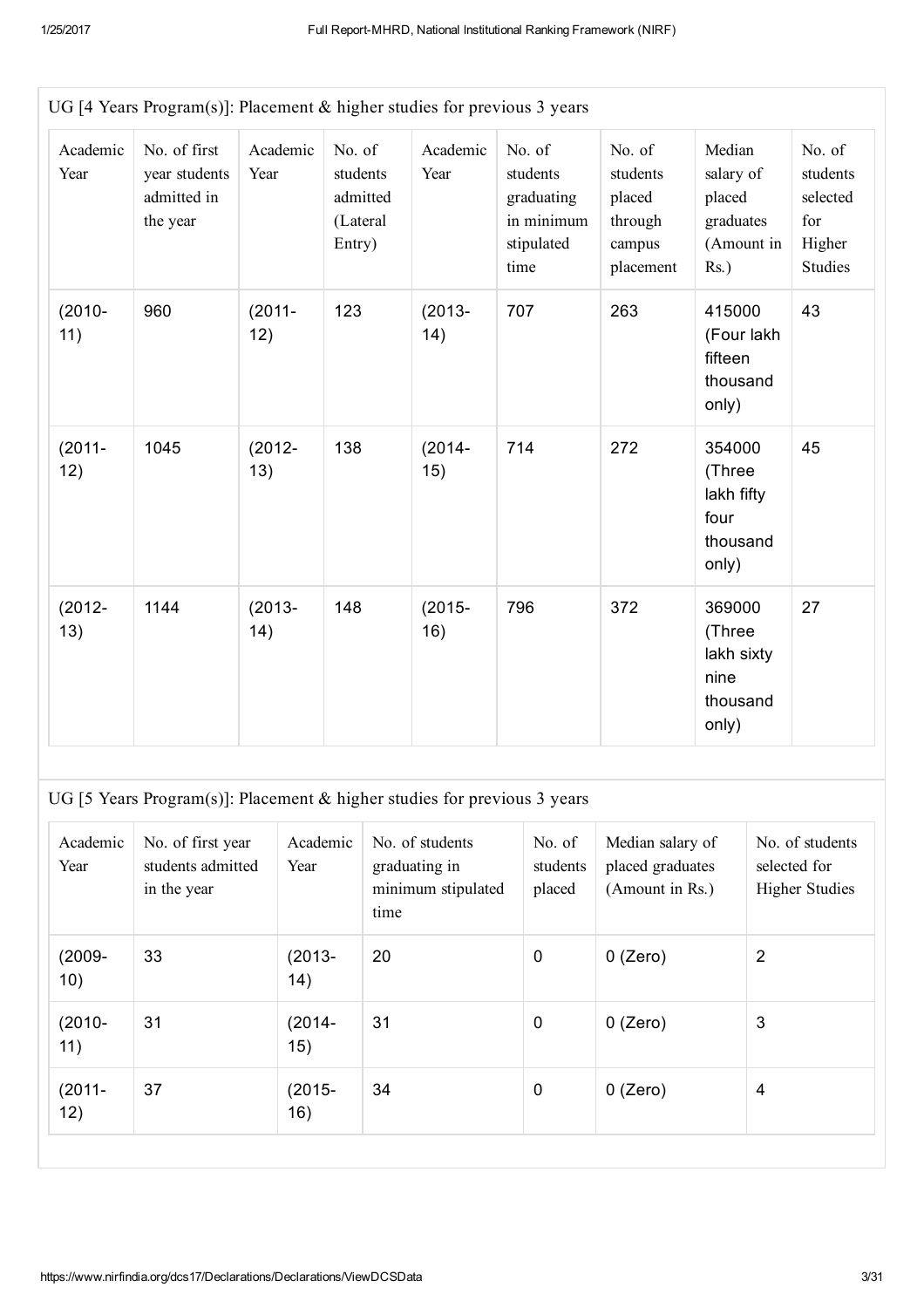| PG [2 Years Program(s)]: Placement $\&$ higher studies for previous 3 years |                                                          |                   |                                                                |                                                          |                                                         |                                                                |  |  |
|-----------------------------------------------------------------------------|----------------------------------------------------------|-------------------|----------------------------------------------------------------|----------------------------------------------------------|---------------------------------------------------------|----------------------------------------------------------------|--|--|
| Academic<br>Year                                                            | No. of first year<br>students<br>admitted in the<br>year | Academic<br>Year  | No. of students<br>graduating in<br>minimum<br>stipulated time | No. of students<br>placed through<br>campus<br>placement | Median salary of<br>placed graduates<br>(Amount in Rs.) | No. of<br>students<br>selected for<br>Higher<br><b>Studies</b> |  |  |
| $(2012 -$<br>13)                                                            | 586                                                      | $(2013 -$<br>(14) | 546                                                            | 105                                                      | 300000(Three<br>lakh only)                              | 38                                                             |  |  |
| $(2013 -$<br>(14)                                                           | 737                                                      | $(2014 -$<br>15)  | 608                                                            | 113                                                      | 325000(Three<br>lakhtwenty five<br>thousand only)       | 31                                                             |  |  |
| $(2014 -$<br>15)                                                            | 742                                                      | $(2015 -$<br>16)  | 628                                                            | 139                                                      | 375000(Three<br>lakh seventy<br>fivethousand<br>only)   | 79                                                             |  |  |

PG [3 Years Program(s)]: Placement & higher studies for previous 3 years

| Academic<br>Year | No. of first year<br>students<br>admitted in the<br>year | Academic<br>Year  | No. of students<br>graduating in<br>minimum<br>stipulated time | No. of students<br>placed through<br>campus<br>placement | Median salary of<br>placed graduates<br>(Amount in Rs.) | No. of<br>students<br>selected for<br>Higher<br><b>Studies</b> |
|------------------|----------------------------------------------------------|-------------------|----------------------------------------------------------------|----------------------------------------------------------|---------------------------------------------------------|----------------------------------------------------------------|
| $(2011 -$<br>12) | 142                                                      | $(2013 -$<br>(14) | 108                                                            | 10                                                       | 300000(Three<br>lakh)                                   | 3                                                              |
| $(2012 -$<br>13) | 188                                                      | $(2014 -$<br>15)  | 130                                                            | 11                                                       | 325000(Three<br>lakh twenty five<br>thousand)           | 5                                                              |
| $(2013 -$<br>14) | 197                                                      | $(2015 -$<br>16)  | 141                                                            | 32                                                       | 375000(three<br>lakh seventy<br>five thousand)          | $\overline{7}$                                                 |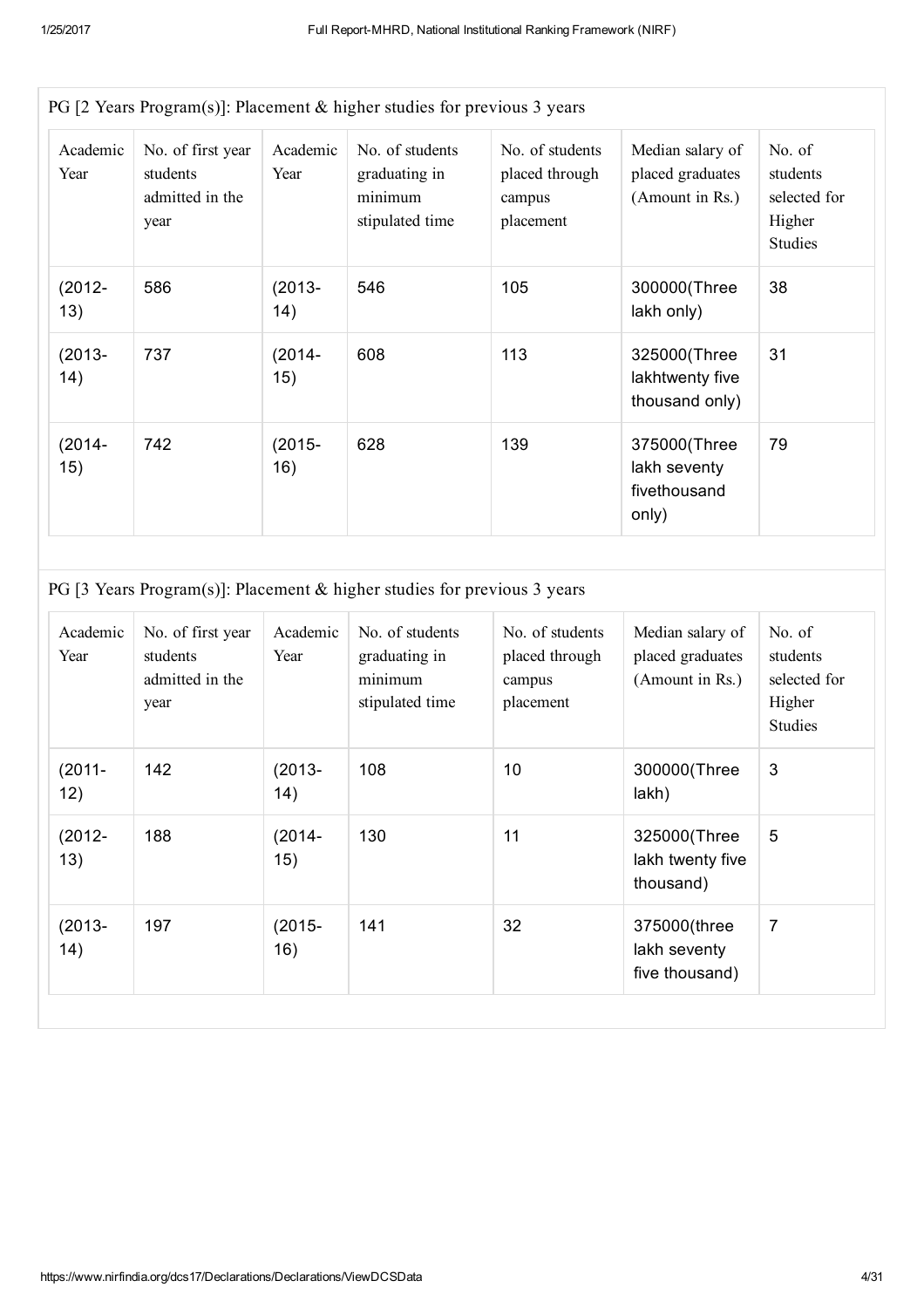| Academic<br>Year | No. of first year<br>students admitted<br>in the year | Academic<br>Year | No. of students<br>graduating in<br>minimum stipulated<br>time | No. of<br>students<br>placed | Median salary of<br>placed graduates<br>(Amount in Rs.) | No. of students<br>selected for<br><b>Higher Studies</b> |
|------------------|-------------------------------------------------------|------------------|----------------------------------------------------------------|------------------------------|---------------------------------------------------------|----------------------------------------------------------|
| $(2009 -$<br>10) | 16                                                    | $(2013 -$<br>14) | 16                                                             | $\mathbf 0$                  | $0$ (Zero)                                              | 3                                                        |
| $(2010 -$<br>11) | 17                                                    | $(2014 -$<br>15) | 14                                                             | $\mathbf 0$                  | $0$ (Zero)                                              | $\overline{2}$                                           |
| $(2011 -$<br>12) | 19                                                    | $(2015 -$<br>16) | 16                                                             | $\mathbf 0$                  | $0$ (Zero)                                              | 4                                                        |

#### Entrepreneurship

| No. of sustained spin-off companies set up over the previous 5 years (2011-2016)(Companies started by the |  |
|-----------------------------------------------------------------------------------------------------------|--|
| Students/Alumni/Faculty in the institutions business incubators): $\begin{bmatrix} 5 \end{bmatrix}$       |  |

## Top University Admission Data

| No. of graduating students from your institution who were admitted into Top University/Institution to pursue<br>higher studies in the year 2015-16: $\mid$ 77 $\mid$ |
|----------------------------------------------------------------------------------------------------------------------------------------------------------------------|
| No. of PG students admitted into your institutions from Top Institution in the year 2015-16:   12                                                                    |
| No. of Ph.D students admitted into your institutions from Top Institution in the year 2015-16: $\mid$ 4                                                              |
| Total No.of PG & Ph.D students admitted:   16                                                                                                                        |

## Ph.D Student Details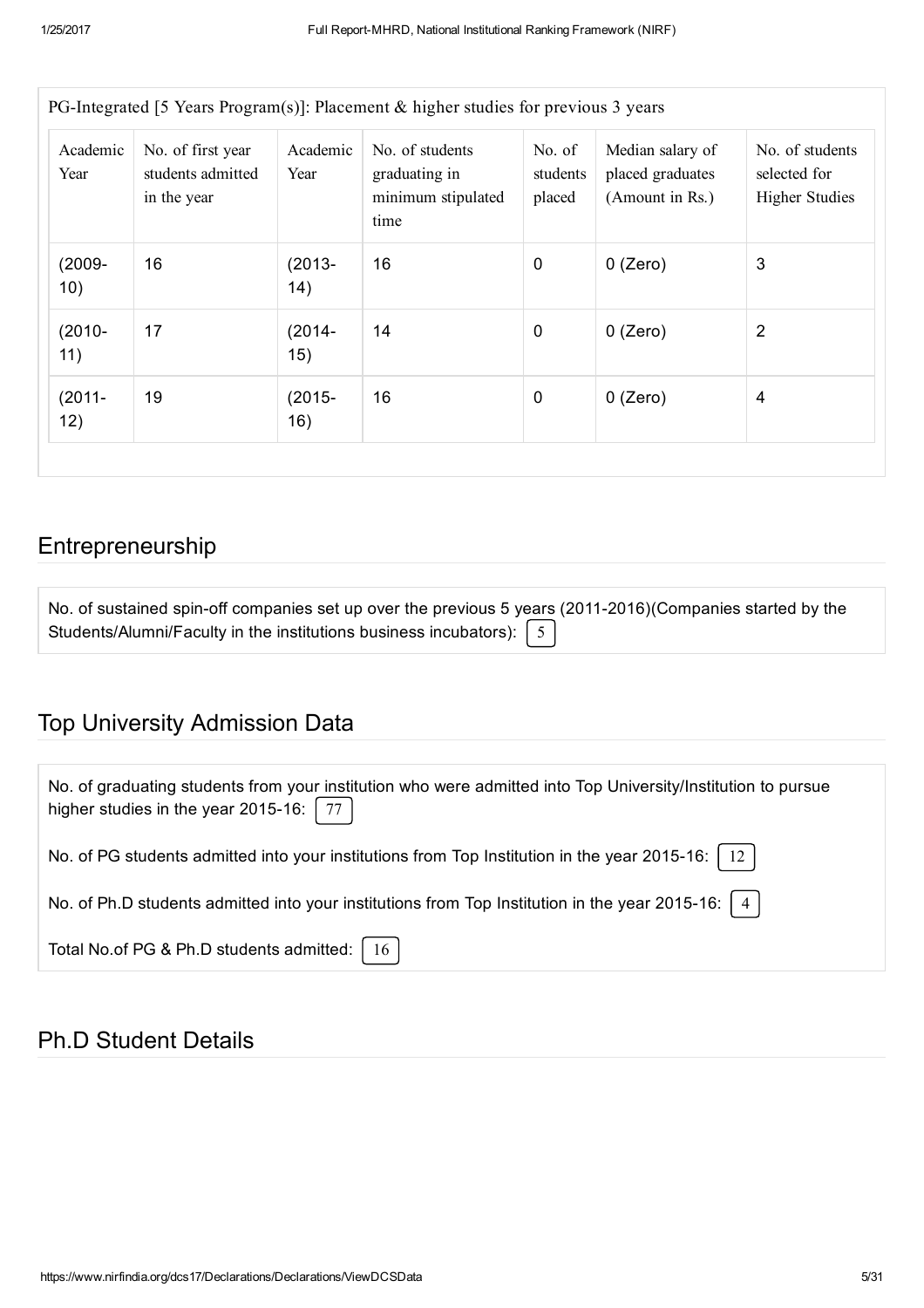| No. of Ph.D students graduated (including Integrated Ph.D) |         |         |  |  |  |  |  |
|------------------------------------------------------------|---------|---------|--|--|--|--|--|
| 2015-16                                                    | 2014-15 | 2013-14 |  |  |  |  |  |
| 133                                                        | 121     | 116     |  |  |  |  |  |
|                                                            |         |         |  |  |  |  |  |

## Faculty Details

| #              | Name                | Age | Designation                | Gender | Qualification | Experience<br>$(\ln$<br>Months) |
|----------------|---------------------|-----|----------------------------|--------|---------------|---------------------------------|
| 1              | A A Mohamed Hatha   | 51  | Professor                  | Male   | Ph.D          | 283                             |
| $\overline{2}$ | A S Jereesh         | 31  | <b>Assistant Professor</b> | Male   | Ph.D          | 27                              |
| 3              | Aathira Jayaprakash | 45  | Lecturer                   | Female | M.Tech        | 10                              |
| 4              | Aathira Raju        | 33  | Lecturer                   | Female | <b>LLM</b>    | 16                              |
| 5              | Abdu Rahiman K U    | 49  | Associate Professor        | Male   | Ph.D          | 210                             |
| 6              | Abdulla P           | 46  | Associate Professor        | Male   | Ph.D          | 216                             |
| $\overline{7}$ | Abin John Joseph    | 36  | <b>Assistant Professor</b> | Male   | M.Tech        | 20                              |
| 8              | Abitha K            | 36  | <b>Assistant Professor</b> | Female | <b>NET</b>    | 17                              |
| 9              | Abitha P G          | 30  | <b>Assistant Professor</b> | Female | M.Tech        | 13                              |
| 10             | <b>Agath Martin</b> | 26  | <b>Assistant Professor</b> | Male   | M.Tech        | $\mathfrak{Z}$                  |
| 11             | Aiswarya Raphel     | 30  | <b>Assistant Professor</b> | Female | M.Tech        | 22                              |
| 12             | Ajaya Varma K       | 30  | <b>Assistant Professor</b> | Male   | M.Tech        | 14                              |
| 13             | Ajayakumar P        | 42  | <b>Assistant Professor</b> | Male   | Ph.D          | 22                              |
| 14             | Ajin C Sajeevan     | 30  | <b>Assistant Professor</b> | Male   | Ph.D          | 15                              |
| 15             | Ajith Kumar G       | 51  | Associate Professor        | Male   | Ph.D          | 84                              |
| 16             | Ajith Vengalloor    | 41  | <b>Assistant Professor</b> | Male   | Ph.D          | 108                             |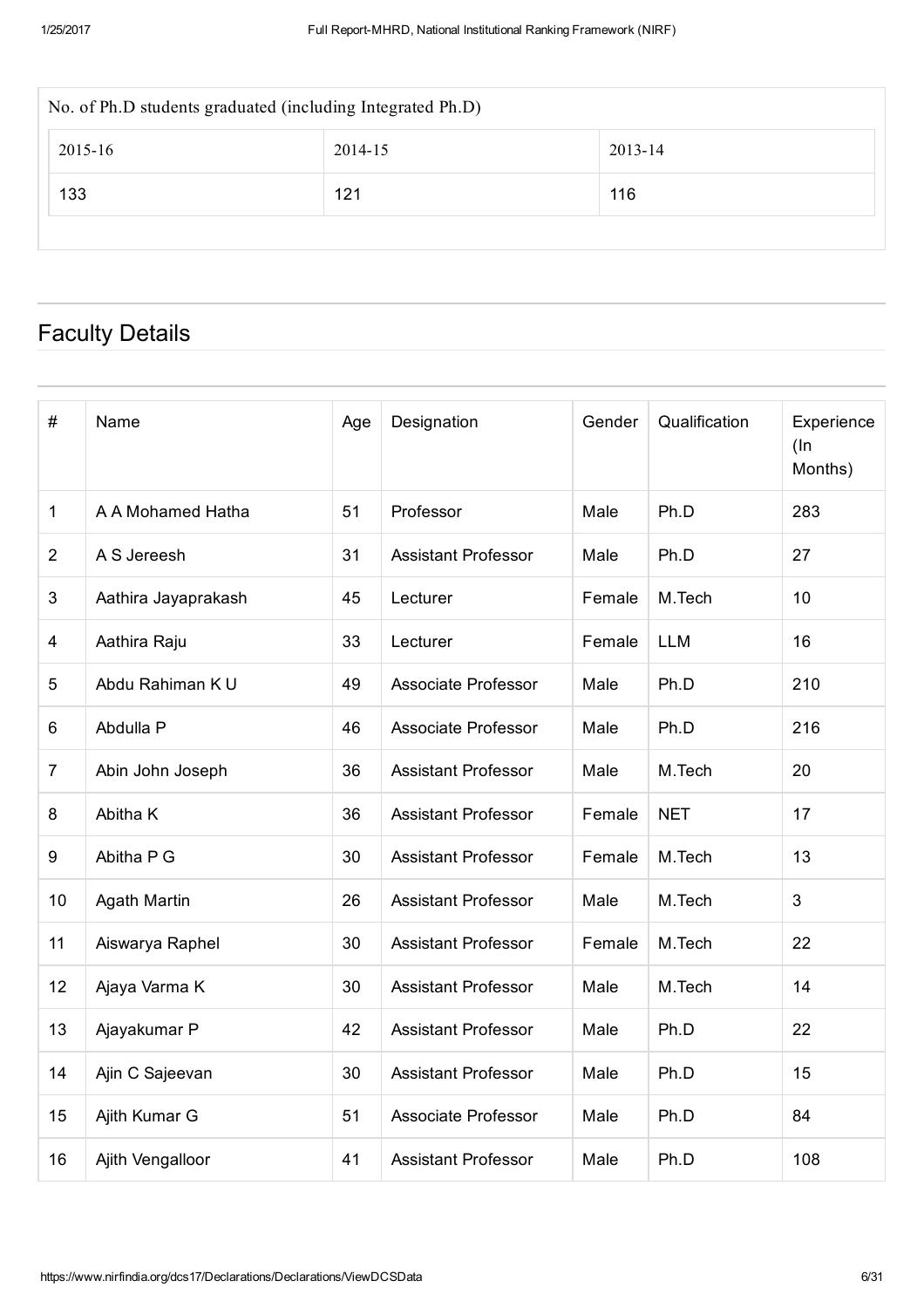| 17 | Aju John K K                     | 32 | Lecturer                   | Male   | M.Tech     | 12             |
|----|----------------------------------|----|----------------------------|--------|------------|----------------|
| 18 | Akhil P V                        | 28 | <b>Assistant Professor</b> | Male   | M.Tech     | 13             |
| 19 | Akhila L                         | 29 | <b>Assistant Professor</b> | Female | M.Tech     | 19             |
| 20 | Alice Joseph                     | 49 | <b>Assistant Professor</b> | Female | M.Tech     | 24             |
| 21 | Alungal Balchand<br>Narayananaik | 59 | Professor                  | Male   | Ph.D       | 391            |
| 22 | Amal Dev N V                     | 27 | Lecturer                   | Male   | M.Tech     | $\overline{7}$ |
| 23 | Amala K                          | 28 | Lecturer                   | Male   | M.Tech     | 6              |
| 24 | Ambili A A                       | 31 | <b>Assistant Professor</b> | Female | Ph.D       | 17             |
| 25 | Ami Iqbal                        | 28 | <b>Assistant Professor</b> | Female | M.Tech     | 22             |
| 26 | Ammini Joseph                    | 60 | Professor                  | Female | Ph.D       | 387            |
| 27 | Anand M                          | 46 | <b>Assistant Professor</b> | Male   | <b>NET</b> | 157            |
| 28 | Anand N                          | 32 | <b>Assistant Professor</b> | Male   | M.Tech     | 12             |
| 29 | Anantharaman M R                 | 60 | Professor                  | Male   | Ph.D       | 360            |
| 30 | Anantharao Sreekumar             | 54 | Associate Professor        | Male   | Ph.D       | 288            |
| 31 | <b>ANCY ZACHARIAH</b>            | 45 | Associate Professor        | Female | M.Tech     | 208            |
| 32 | Aneesh V Pillai                  | 32 | Assistant Professor        | Male   | Ph.D       | 27             |
| 33 | Aneykutty Joseph                 | 55 | Professor                  | Female | Ph.D       | 123            |
| 34 | Anil Kumar K K                   | 45 | <b>Assistant Professor</b> | Male   | Ph.D       | 167            |
| 35 | Anila Mathew V                   | 27 | <b>Assistant Professor</b> | Female | <b>MBA</b> | 24             |
| 36 | Anila P V                        | 29 | Lecturer                   | Female | M.Tech     | 22             |
| 37 | Anila V P                        | 34 | Lecturer                   | Female | M.Tech     | $\overline{7}$ |
| 38 | Anish Job Kurian                 | 35 | <b>Assistant Professor</b> | Male   | M.Tech     | 15             |
| 39 | Anitha K A                       | 29 | Lecturer                   | Female | M.Tech     | 12             |
| 40 | Anjali N                         | 33 | <b>Assistant Professor</b> | Female | M.A        | 3              |
| 41 | ANJU PRADEEP                     | 44 | Associate Professor        | Female | M.Tech     | 207            |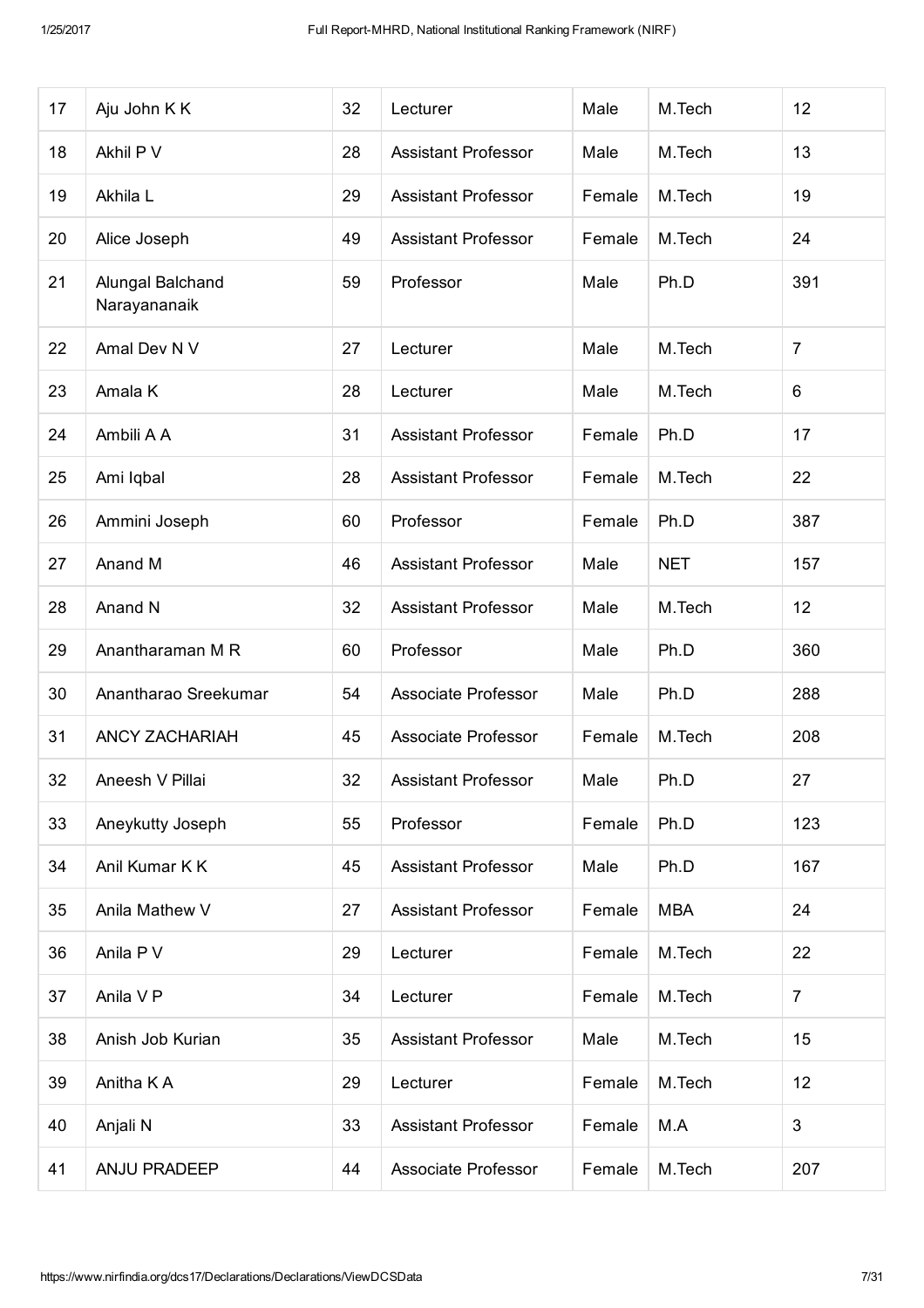| 42 | Anju Rajan P                | 29 | Lecturer                   | Female | M.Tech     | 12             |
|----|-----------------------------|----|----------------------------|--------|------------|----------------|
| 43 | Anoop M                     | 33 | Lecturer                   | Male   | M.Sc.      | 12             |
| 44 | Anton Joseph                | 32 | Lecturer                   | Male   | <b>LLM</b> | 3              |
| 45 | Anu A R                     | 32 | Lecturer                   | Female | M.Tech     | 22             |
| 46 | Anu Jayan                   | 27 | <b>Assistant Professor</b> | Female | M.Tech     | 12             |
| 47 | Anu M                       | 31 | <b>Assistant Professor</b> | Female | M.Tech     | 13             |
| 48 | Anu R                       | 36 | <b>Assistant Professor</b> | Female | M.Tech     | 9              |
| 49 | Aparna Raj M                | 27 | <b>Assistant Professor</b> | Female | M.Tech     | 14             |
| 50 | Arathi Ashok                | 31 | <b>Assistant Professor</b> | Female | <b>LLM</b> | 28             |
| 51 | <b>Arathy Davis</b>         | 30 | Lecturer                   | Female | M.Tech     | 10             |
| 52 | Arathy R                    | 27 | Lecturer                   | Female | M.E.       | $\overline{7}$ |
| 53 | Archana Mohan               | 31 | <b>Assistant Professor</b> | Female | M.E.       | 34             |
| 54 | ARUN A BALAKRISHNAN         | 28 | <b>Assistant Professor</b> | Male   | M.Tech     | 15             |
| 55 | ARUN KUMAR T                | 46 | <b>Assistant Professor</b> | Male   | M.Tech     | 212            |
| 56 | Arun Mohan                  | 30 | Lecturer                   | Male   | M.Tech     | 24             |
| 57 | Asha Cherian                | 30 | <b>Assistant Professor</b> | Female | M.Tech     | 22             |
| 58 | Asha Elizabeth Daniel       | 51 | Associate Professor        | Female | Ph.D       | 216            |
| 59 | Asha Gopalakrishnan         | 50 | Professor                  | Female | Ph.D       | 254            |
| 60 | Asha Mol V                  | 38 | Lecturer                   | Female | <b>LLM</b> | 9              |
| 61 | <b>ASHALATHA R</b>          | 49 | <b>Assistant Professor</b> | Female | Ph.D       | 153            |
| 62 | Ashna H                     | 29 | <b>Assistant Professor</b> | Female | M.Tech     | 13             |
| 63 | Athira B                    | 36 | <b>Assistant Professor</b> | Female | M.Tech     | 38             |
| 64 | <b>Babitha Roslind Jose</b> | 41 | <b>Assistant Professor</b> | Female | Ph.D       | 214            |
| 65 | Babu C A                    | 57 | Professor                  | Male   | Ph.D       | 206            |
| 66 | <b>BABU CA</b>              | 57 | Professor                  | Male   | Ph.D       | 206            |
| 67 | <b>BABU PHILIP</b>          | 63 | Professor                  | Male   | Ph.D       | 302            |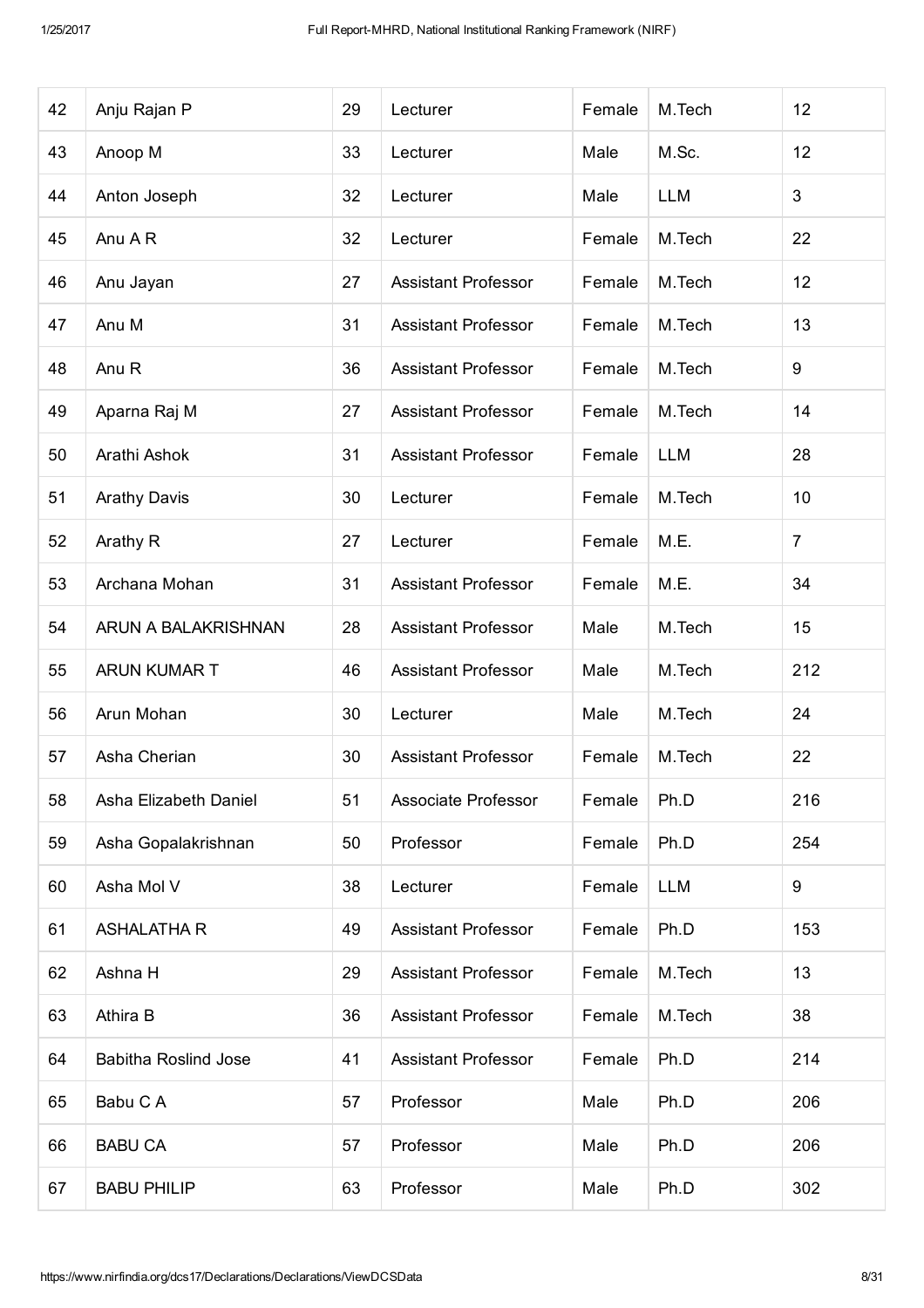| 68 | <b>BABY CHAKRAPANI</b>          | 53 | Associate Professor        | Male   | Ph.D        | 315             |
|----|---------------------------------|----|----------------------------|--------|-------------|-----------------|
| 69 | Baiju KR                        | 39 | <b>Assistant Professor</b> | Male   | Ph.D        | 102             |
| 70 | Balakrishna N                   | 53 | Professor                  | Male   | Ph.D        | 133             |
| 71 | Balakrishnan Kannan             | 56 | Associate Professor        | Female | Ph.D        | 288             |
| 72 | Beena K S                       | 54 | Professor                  | Female | Ph.D        | 216             |
| 73 | Benny Mathews Abraham           | 56 | Professor                  | Male   | Ph.D        | 211             |
| 74 | <b>BHASI AB</b>                 | 52 | Professor                  | Male   | Ph.D        | 208             |
| 75 | Bhasi M                         | 52 | Professor                  | Male   | Ph.D        | 210             |
| 76 | <b>Bijoy Antony Jose</b>        | 33 | <b>Assistant Professor</b> | Male   | Ph.D        | 82              |
| 77 | Biju N                          | 44 | Associate Professor        | Male   | Ph.D        | 210             |
| 78 | <b>Bincy Baby</b>               | 29 | <b>Assistant Professor</b> | Female | M.Tech      | 12 <sub>2</sub> |
| 79 | Bindu C S                       | 49 | Associate Professor        | Female | Ph.D        | 210             |
| 80 | Bindu P Kalakkalparambil        | 43 | <b>Assistant Professor</b> | Female | Ph.D        | 189             |
| 81 | Bini M C                        | 30 | <b>Assistant Professor</b> | Female | M.Tech      | 15              |
| 82 | Binoy K P                       | 29 | <b>Assistant Professor</b> | Male   | M.Tech      | 12              |
| 83 | <b>Binsu C Kovoor</b>           | 40 | <b>Assistant Professor</b> | Female | Ph.D        | 189             |
| 84 | Binu Mole K                     | 42 | <b>Assistant Professor</b> | Female | Ph.D        | 28              |
| 85 | <b>Binu Paul</b>                | 45 | Associate Professor        | Female | Ph.D        | 216             |
| 86 | Binumon A                       | 32 | <b>Assistant Professor</b> | Female | M.Tech      | 28              |
| 87 | <b>Blessy Paul</b>              | 36 | <b>Assistant Professor</b> | Male   | M.Sc.       | 15              |
| 88 | Brinda Bala Sreenivasan         | 44 | <b>Assistant Professor</b> | Female | <b>SLET</b> | 201             |
| 89 | Chandroth Karuvandy<br>Aanandan | 60 | Professor                  | Male   | Ph.D        | 317             |
| 90 | Chenicherry House Sujatha       | 56 | Associate Professor        | Female | Ph.D        | 335             |
| 91 | Chinchu Grace Luckose           | 31 | Lecturer                   | Female | M.Tech      | 12 <sub>2</sub> |
| 92 | Chinchu Varghese                | 28 | <b>Assistant Professor</b> | Female | M.Tech      | 12              |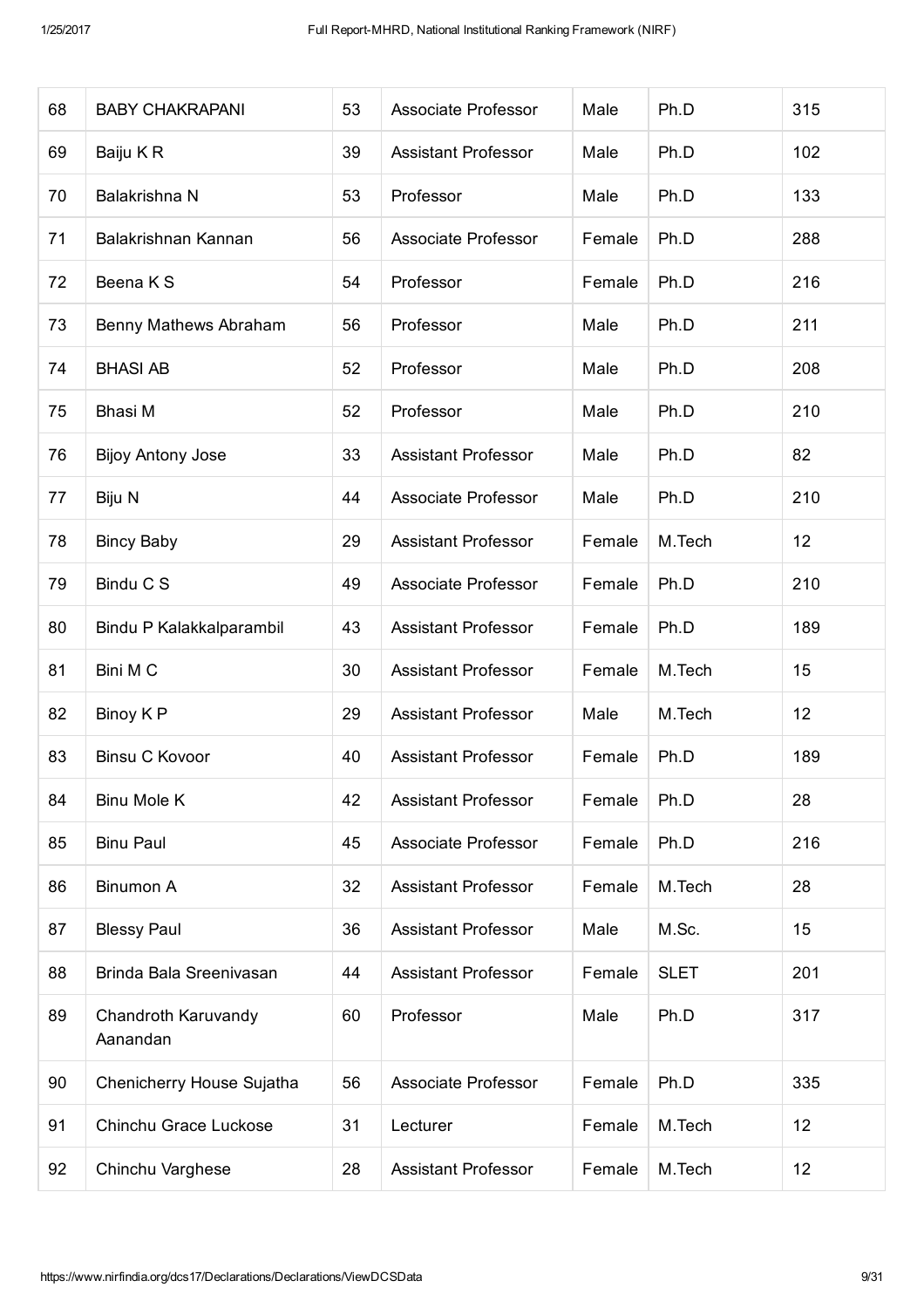| 93  | DALEESHA M VISWANATHAN   | 40 | <b>Assistant Professor</b> | Female | M.Tech     | 187 |
|-----|--------------------------|----|----------------------------|--------|------------|-----|
| 94  | Damodaran Rajasenan      | 59 | Professor                  | Male   | Ph.D       | 432 |
| 95  | <b>DAMODARAN V</b>       | 44 | <b>Associate Professor</b> | Male   | M.Tech     | 186 |
| 96  | DAVID PETER S            | 54 | Professor                  | Male   | Ph.D       | 356 |
| 97  | Deepa Balakrishnan       | 47 | <b>Assistant Professor</b> | Female | Ph.D       | 48  |
| 98  | Deepa G Nair             | 46 | Associate Professor        | Female | Ph.D       | 205 |
| 99  | Deepa Nair               | 41 | <b>Assistant Professor</b> | Female | <b>MCA</b> | 16  |
| 100 | Deepa Paul E P           | 32 | <b>Assistant Professor</b> | Female | M.Tech     | 13  |
| 101 | Deepa R                  | 30 | <b>Assistant Professor</b> | Female | M.Tech     | 13  |
| 102 | Deepa Sankar             | 42 | Associate Professor        | Female | Ph.D       | 210 |
| 103 | Deepthi                  | 34 | Lecturer                   | Female | M.Tech     | 21  |
| 104 | Deepthi T D              | 30 | Lecturer                   | Female | M.Tech     | 10  |
| 105 | Dennis Thomas            | 30 | <b>Assistant Professor</b> | Male   | M.Tech     | 15  |
| 106 | Devadas P                | 32 | Lecturer                   | Male   | M.Tech     | 14  |
| 107 | Devaki N G               | 62 | Professor                  | Female | Ph.D       | 396 |
| 108 | <b>DHANNIA T</b>         | 40 | <b>Assistant Professor</b> | Female | M.Tech     | 186 |
| 109 | Dhanya P R               | 33 | <b>Assistant Professor</b> | Female | Ph.D       | 8   |
| 110 | Dhanya V                 | 31 | <b>Assistant Professor</b> | Female | M.Tech     | 37  |
| 111 | Dheeraj R                | 27 | <b>Assistant Professor</b> | Male   | M.Tech     | 16  |
| 112 | <b>DILEEP K KRISHNAN</b> | 61 | Associate Professor        | Male   | M.Tech     | 376 |
| 113 | Dipak Kumar Sahoo        | 50 | Professor                  | Male   | Ph.D       | 237 |
| 114 | Divya B Panicker         | 28 | <b>Assistant Professor</b> | Female | M.Tech     | 20  |
| 115 | Divya G                  | 34 | <b>Assistant Professor</b> | Female | <b>MCA</b> | 16  |
| 116 | Divya P K                | 33 | Lecturer                   | Female | M.Tech     | 24  |
| 117 | Divya Prakash            | 31 | <b>Assistant Professor</b> | Female | M.Tech     | 22  |
| 118 | Divya VL                 | 32 | <b>Assistant Professor</b> | Female | M.Tech     | 13  |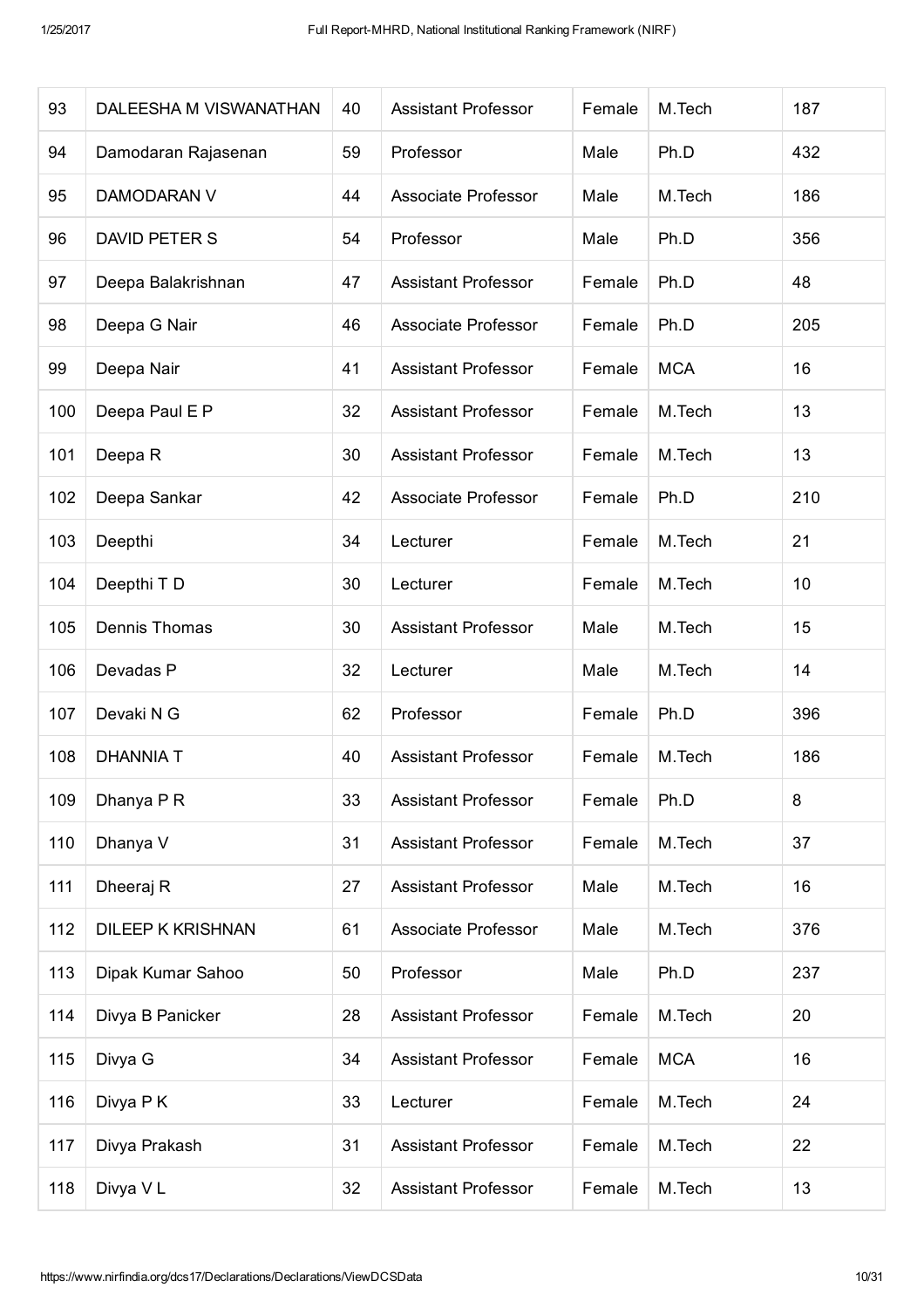| 119 | Diya Dandapani Kanniadath                 | 29 | <b>Assistant Professor</b> | Female | M.E.       | 26  |
|-----|-------------------------------------------|----|----------------------------|--------|------------|-----|
| 120 | <b>Emil Mathews</b>                       | 29 | Lecturer                   | Male   | M.Tech     | 6   |
| 121 | Facila Chinchu O                          | 36 | Lecturer                   | Female | M.Tech     | 16  |
| 122 | Faizal K                                  | 28 | <b>Assistant Professor</b> | Male   | M.LISc     | 16  |
| 123 | Farisha P P                               | 38 | Lecturer                   | Female | M.Tech     | 10  |
| 124 | <b>FRANKLIN ROBERT JOHN</b>               | 47 | Associate Professor        | Male   | M.Tech     | 208 |
| 125 | G Santhosh Kumar                          | 44 | <b>Assistant Professor</b> | Male   | Ph.D       | 190 |
| 126 | Gadha Venugopal                           | 32 | <b>Assistant Professor</b> | Female | M.Tech     | 14  |
| 127 | Gandangadharan Nambiar C                  | 60 | Professor                  | Male   | Ph.D       | 296 |
| 128 | Gangadharan Nair N                        | 69 | Other                      | Male   | M.Tech     | 12  |
| 129 | <b>GEORGE K E</b>                         | 64 | Professor                  | Male   | Ph.D       | 412 |
| 130 | George Mathew                             | 52 | Associate Professor        | Male   | Ph.D       | 216 |
| 131 | Gipson Edappazham                         | 39 | <b>Assistant Professor</b> | Male   | M.Sc.      | 10  |
| 132 | <b>GIREESHKUMARAN THAMPI</b><br><b>BS</b> | 48 | Associate Professor        | Male   | M.Tech     | 208 |
| 133 | Glory Joseph                              | 48 | Associate Professor        | Female | Ph.D       | 236 |
| 134 | Gopikakumari R                            | 56 | Professor                  | Female | Ph.D       | 188 |
| 135 | Govind S Menon                            | 26 | <b>Assistant Professor</b> | Male   | M.Tech     | 12  |
| 136 | Hamza V K                                 | 30 | Lecturer                   | Male   | <b>LLM</b> | 25  |
| 137 | Harigovind P C                            | 32 | <b>Assistant Professor</b> | Male   | <b>LLM</b> | 28  |
| 138 | <b>HARIKRISHNAN D</b>                     | 40 | Associate Professor        | Male   | Ph.D       | 187 |
| 139 | Harikrishnan Mahadevan                    | 49 | Associate Professor        | Male   | Ph.D       | 264 |
| 140 | Harikrishnan T K                          | 30 | <b>Assistant Professor</b> | Male   | M.Tech     | 15  |
| 141 | Harsha K M                                | 34 | Lecturer                   | Female | M.Tech     | 26  |
| 142 | Honey John                                | 45 | Professor                  | Female | Ph.D       | 198 |
| 143 | I S Bright Singh                          | 62 | Professor                  | Male   | Ph.D       | 385 |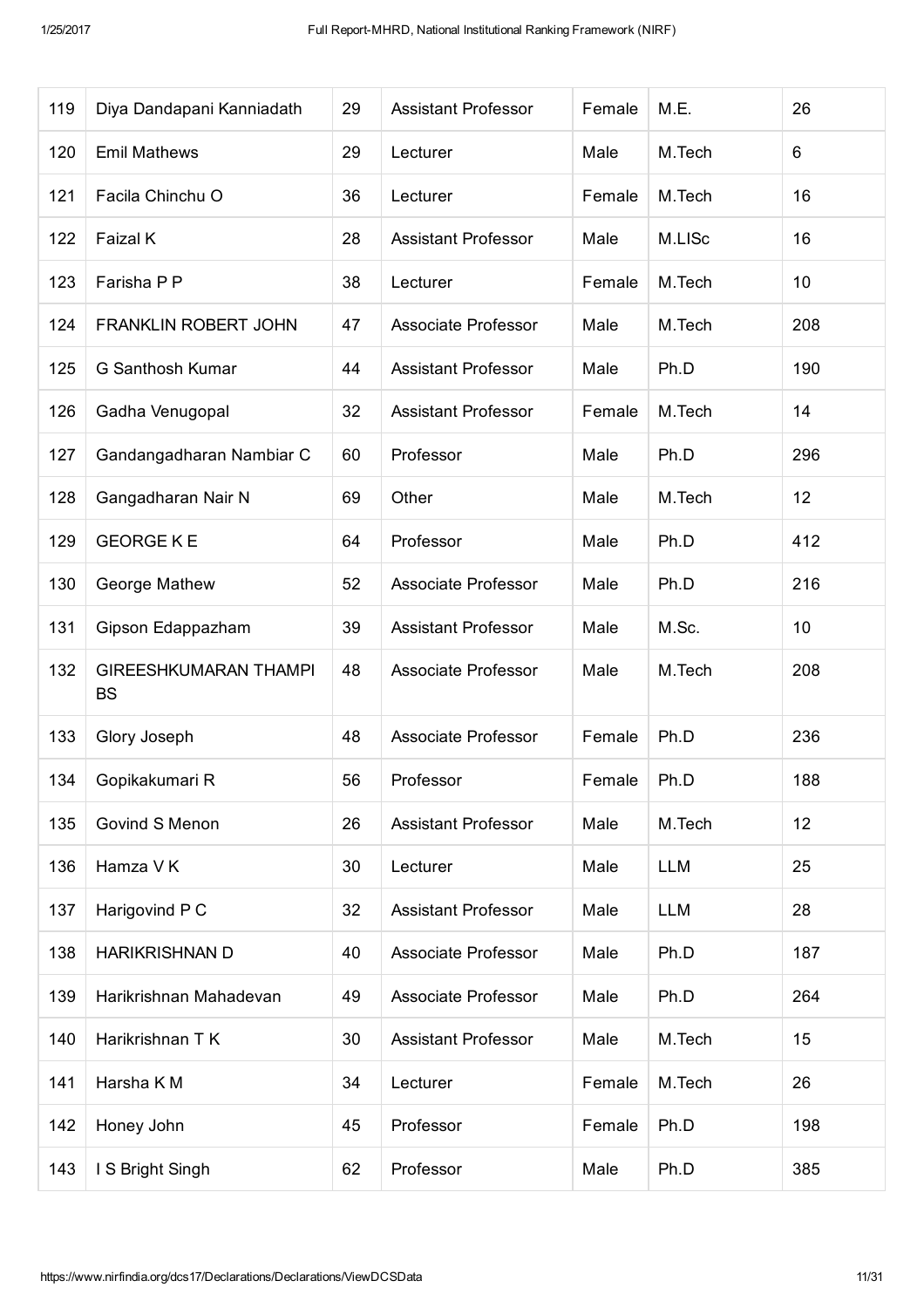| 144 | Idicula Sumam Mary         | 55 | Professor                  | Female | Ph.D       | 351            |
|-----|----------------------------|----|----------------------------|--------|------------|----------------|
| 145 | Ignatius Kunjumon          | 58 | <b>Assistant Professor</b> | Male   | Ph.D       | 288            |
| 146 | Indu Vasudevan             | 29 | Lecturer                   | Female | M.Tech     | 3              |
| 147 | Induraj V R                | 36 | <b>Assistant Professor</b> | Male   | <b>LLM</b> | 28             |
| 148 | <b>JABIRKVT</b>            | 38 | <b>Assistant Professor</b> | Male   | M.Tech     | 187            |
| 149 | Jacob Eliyas               | 51 | Associate Professor        | Male   | Ph.D       | 189            |
| 150 | <b>JAGATHY RAJ V P</b>     | 52 | Professor                  | Male   | Ph.D       | 186            |
| 151 | James K C                  | 51 | Professor                  | Male   | Ph.D       | 212            |
| 152 | <b>JAMES KJ</b>            | 63 | Associate Professor        | Male   | M.Tech     | 430            |
| 153 | James Kurian               | 56 | Professor                  | Male   | Ph.D       | 304            |
| 154 | James Manalel              | 59 | Professor                  | Male   | Ph.D       | 384            |
| 155 | James Varghese             | 46 | <b>Assistant Professor</b> | Male   | Ph.D       | 205            |
| 156 | Jasmine T P                | 41 | <b>Assistant Professor</b> | Female | M.Tech     | 93             |
| 157 | Jayadas N H                | 49 | <b>Associate Professor</b> | Male   | Ph.D       | 210            |
| 158 | Jayakrishnan P R           | 32 | Lecturer                   | Male   | M.Sc.      | 12             |
| 159 | Jayalatha Gopalakrishnan G | 41 | <b>Assistant Professor</b> | Female | Ph.D       | 149            |
| 160 | <b>JAYAMANI C V</b>        | 64 | Professor                  | Male   | <b>MBA</b> | 76             |
| 161 | <b>JAYAPRABHA P</b>        | 46 | <b>Associate Professor</b> | Female | Ph.D       | 213            |
| 162 | Jayaraj M K                | 55 | Professor                  | Male   | Ph.D       | 351            |
| 163 | Jayarani M A               | 26 | <b>Assistant Professor</b> | Female | M.Tech     | 16             |
| 164 | Jean Vinitha Peter         | 44 | <b>Assistant Professor</b> | Female | <b>LLM</b> | 36             |
| 165 | Jesintha Francis           | 28 | <b>Assistant Professor</b> | Female | M.Tech     | 22             |
| 166 | Jibi Job                   | 45 | <b>Assistant Professor</b> | Male   | M.Tech     | 16             |
| 167 | Jibukumar M G              | 43 | <b>Associate Professor</b> | Male   | Ph.D       | 209            |
| 168 | Jinsa Mary Jacob           | 31 | Lecturer                   | Female | Ph.D       | $\overline{7}$ |
| 169 | Jinu Jacob George          | 38 | <b>Assistant Professor</b> | Male   | Ph.D       | 16             |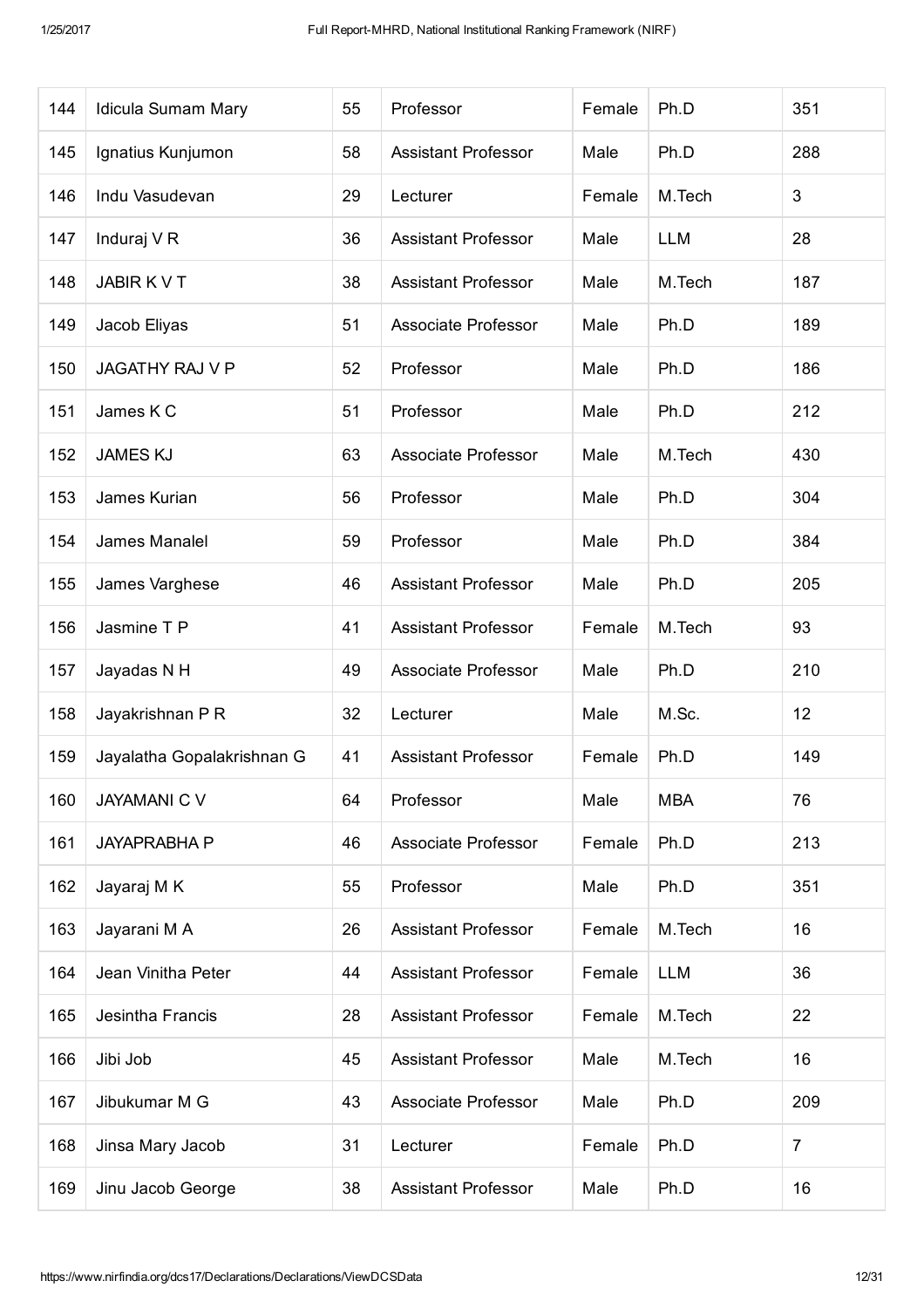| 170 | Jinu Mathew                                   | 31 | Lecturer                   | Male   | M.Sc.      | 12  |
|-----|-----------------------------------------------|----|----------------------------|--------|------------|-----|
| 171 | Jismy K Jose                                  | 27 | <b>Assistant Professor</b> | Female | M.Tech     | 21  |
| 172 | Jithi P V                                     | 28 | <b>Assistant Professor</b> | Female | M.Tech     | 4   |
| 173 | Joansey Varghese                              | 36 | Lecturer                   | Female | M.Tech     | 33  |
| 174 | Job P A                                       | 56 | <b>Associate Professor</b> | Male   | Ph.D       | 216 |
| 175 | Job Thomas                                    | 42 | Associate Professor        | Male   | Ph.D       | 210 |
| 176 | Joby Bhasker                                  | 43 | Lecturer                   | Female | <b>LLM</b> | 81  |
| 177 | John T                                        | 68 | <b>Assistant Professor</b> | Male   | M.Tech     | 12  |
| 178 | Johnson T P                                   | 54 | <b>Associate Professor</b> | Male   | Ph.D       | 188 |
| 179 | Johnson Zacharia                              | 46 | <b>Assistant Professor</b> | Male   | M.Sc.      | 19  |
| 180 | Johny Issac                                   | 54 | <b>Assistant Professor</b> | Male   | Ph.D       | 212 |
| 181 | Joseph Alexander                              | 59 | <b>Associate Professor</b> | Male   | Ph.D       | 142 |
| 182 | Josephkutty Jacob                             | 52 | Associate Professor        | Male   | Ph.D       | 210 |
| 183 | <b>JOSHY PJ</b>                               | 47 | Associate Professor        | Male   | M.Tech     | 208 |
| 184 | Junaid Bushiri M                              | 48 | Professor                  | Male   | Ph.D       | 123 |
| 185 | Junia Joseph                                  | 32 | Lecturer                   | Female | M.Tech     | 14  |
| 186 | K P Sankaranarayanan Nair                     | 61 | Associate Professor        | Male   | Ph.D       | 207 |
| 187 | Kailasnath Madanan                            | 43 | <b>Assistant Professor</b> | Male   | Ph.D       | 189 |
| 188 | Kalarickal Aneesh Narayanan                   | 34 | <b>Assistant Professor</b> | Male   | Ph.D       | 75  |
| 189 | Kalavampara Pramod<br>Vijayaraghavan          | 59 | Associate Professor        | Male   | Ph.D       | 323 |
| 190 | Karukapadathu Kunjumoideen<br>Muhammed Yusuff | 66 | Professor                  | Male   | Ph.D       | 465 |
| 191 | Keerthy A S                                   | 37 | <b>Assistant Professor</b> | Female | M. Phil    | 61  |
| 192 | Kiran Kumar V B                               | 32 | <b>Assistant Professor</b> | Male   | Ph.D       | 17  |
| 193 | Kiran Raj K                                   | 29 | Lecturer                   | Male   | M.Tech     | 24  |
| 194 | Kochurani Peter                               | 55 | <b>Assistant Professor</b> | Female | M.Tech     | 16  |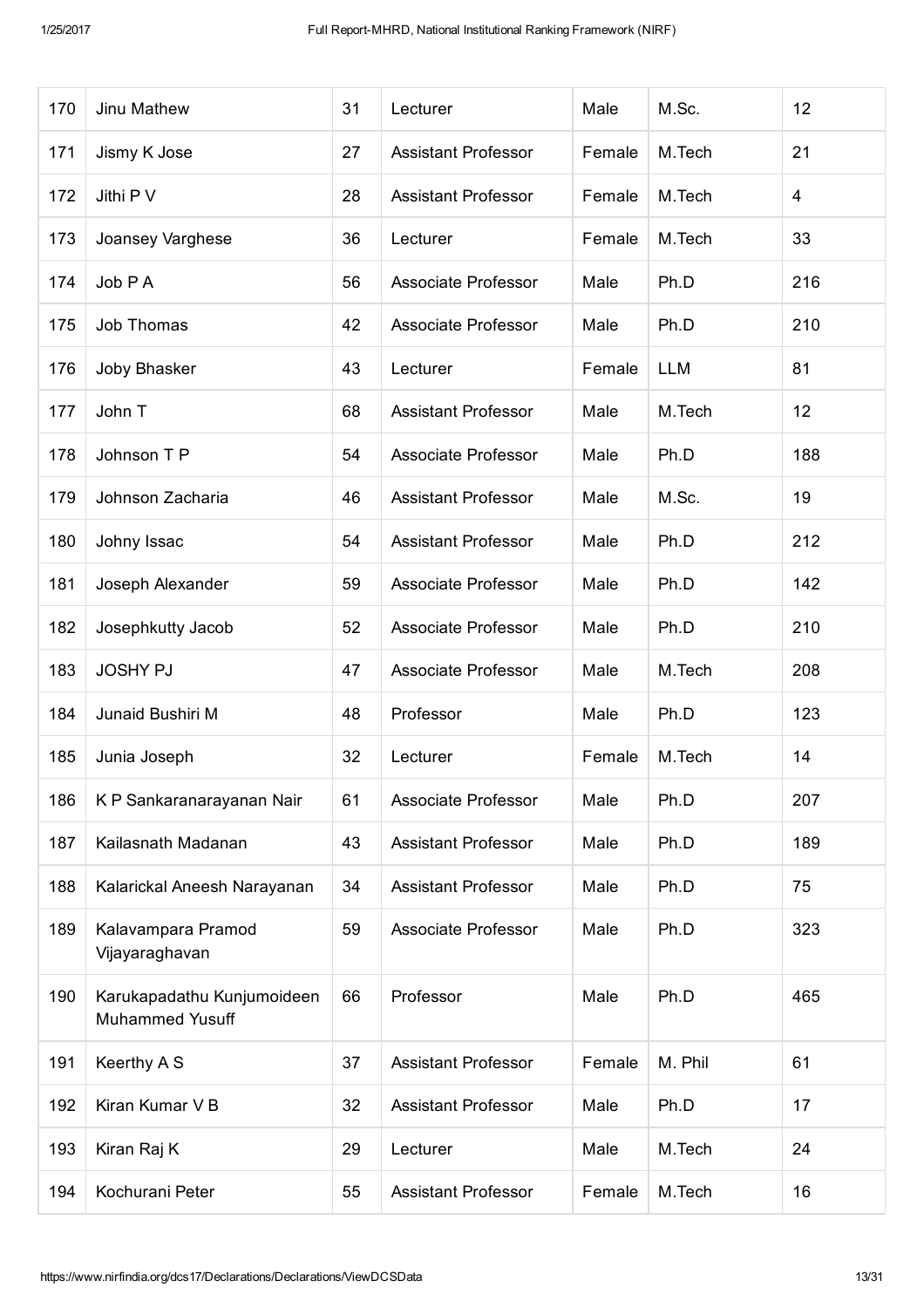| 195 | Krishnan Ajitha                          | 52 | Associate Professor        | Female | Ph.D        | 266            |
|-----|------------------------------------------|----|----------------------------|--------|-------------|----------------|
| 196 | Krishnan Nampoothiri                     | 61 | Associate Professor        | Male   | Ph.D        | 321            |
| 197 | Krishnapillai Girish Kumar               | 54 | Professor                  | Male   | Ph.D        | 330            |
| 198 | Krishnapillai Sreekumar                  | 54 | Professor                  | Male   | Ph.D        | 325            |
| 199 | Kumary Vidhu V Y                         | 33 | <b>Assistant Professor</b> | Female | M.Tech      | 22             |
| 200 | Kunhangadan Girish Kumar<br>Kunhikkannan | 35 | <b>Assistant Professor</b> | Male   | Ph.D        | 47             |
| 201 | Kuttan Saji Parolil                      | 45 | <b>Assistant Professor</b> | Male   | <b>NET</b>  | 193            |
| 202 | Lailaja V P                              | 38 | Lecturer                   | Female | Ph.D        | 12             |
| 203 | Laju Michael                             | 35 | <b>Assistant Professor</b> | Female | Ph.D        | 8              |
| 204 | Lakshmi B                                | 60 | Associate Professor        | Female | Ph.D        | 289            |
| 205 | Latha R Nair                             | 46 | <b>Assistant Professor</b> | Female | Ph.D        | 273            |
| 206 | <b>LATHA PG</b>                          | 48 | Associate Professor        | Female | M.Tech      | 189            |
| 207 | Lekshmi H                                | 40 | <b>Assistant Professor</b> | Female | <b>NET</b>  | 19             |
| 208 | Lekshmi M S                              | 37 | <b>Assistant Professor</b> | Female | M.Tech      | 14             |
| 209 | Leksmi G R                               | 36 | Lecturer                   | Female | <b>LLM</b>  | 5              |
| 210 | Lilabhai T S                             | 48 | <b>Assistant Professor</b> | Female | M.Tech      | 16             |
| 211 | Limmy T P                                | 29 | <b>Assistant Professor</b> | Female | M.Tech      | 15             |
| 212 | Lisha L                                  | 26 | <b>Assistant Professor</b> | Female | M.Tech      | $\overline{4}$ |
| 213 | Lix John K                               | 32 | <b>Assistant Professor</b> | Male   | MPT(Physio) | 20             |
| 214 | Louis Godfrey                            | 61 | Professor                  | Male   | Ph.D        | 459            |
| 215 | M V Harindranathan Nair                  | 61 | <b>Assistant Professor</b> | Male   | Ph.D        | 393            |
| 216 | Madhu G                                  | 54 | Professor                  | Male   | Ph.D        | 156            |
| 217 | Madhu V                                  | 48 | <b>Assistant Professor</b> | Male   | Ph.D        | 132            |
| 218 | Madhusoodanan K N                        | 55 | Associate Professor        | Male   | Ph.D        | 257            |
| 219 | Mage Reena Varghese                      | 36 | <b>Assistant Professor</b> | Female | M.Tech      | 12             |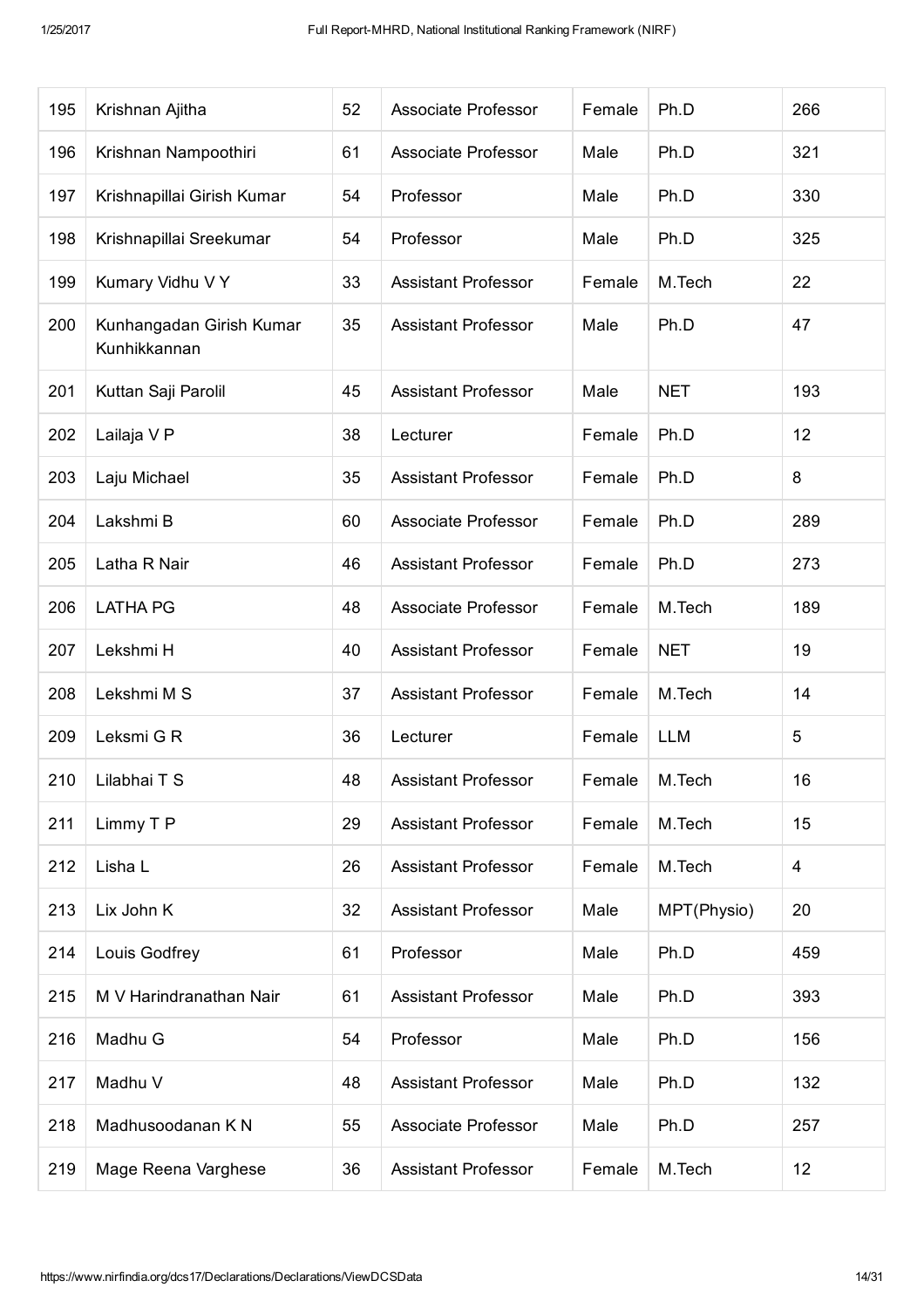| 220 | Mahesh Kumar M V                                     | 35 | <b>Assistant Professor</b> | Male   | Ph.D       | 40             |
|-----|------------------------------------------------------|----|----------------------------|--------|------------|----------------|
| 221 | Mahesh Narayanan                                     | 32 | Lecturer                   | Male   | M.Tech     | $\overline{2}$ |
| 222 | <b>MALATHY S</b>                                     | 40 | <b>Assistant Professor</b> | Female | M.Tech     | 162            |
| 223 | Maliekal Ramakrishnapanicker<br>Prathapachandrakurup | 60 | Professor                  | Male   | Ph.D       | 446            |
| 224 | Manasi Muralidharan                                  | 35 | Lecturer                   | Female | <b>LLM</b> | 12             |
| 225 | Manjusha K P                                         | 36 | <b>Assistant Professor</b> | Female | Ph.D       | 12             |
| 226 | Manjusha S                                           | 44 | Lecturer                   | Female | Ph.D       | 12             |
| 227 | Manoj P K                                            | 46 | <b>Assistant Professor</b> | Male   | Ph.D       | 261            |
| 228 | <b>MANOJ VJ</b>                                      | 46 | Associate Professor        | Male   | Ph.D       | 184            |
| 229 | Manoj Edward                                         | 48 | <b>Assistant Professor</b> | Male   | Ph.D       | 184            |
| 230 | Manoj Narayanapillai                                 | 46 | Associate Professor        | Male   | Ph.D       | 123            |
| 231 | Manoj Thomas Issac                                   | 39 | <b>Assistant Professor</b> | Male   | Ph.D       | 109            |
| 232 | <b>MANOJKUMAR P</b>                                  | 39 | <b>Assistant Professor</b> | Male   | M.Tech     | 164            |
| 233 | Mariamma Chacko                                      | 55 | Associate Professor        | Female | Ph.D       | 317            |
| 234 | <b>Mathew Cherian</b>                                | 54 | Professor                  | Male   | Ph.D       | 172            |
| 235 | Mathew N K                                           | 68 | Lecturer                   | Male   | M.Tech     | 12             |
| 236 | Mathew Saleena                                       | 61 | Professor                  | Female | Ph.D       | 322            |
| 237 | Mathiazhagan A                                       | 54 | Associate Professor        | Male   | Ph.D       | 269            |
| 238 | Mavoothu D                                           | 48 | Associate Professor        | Male   | Ph.D       | 285            |
| 239 | Meena K                                              | 47 | Lecturer                   | Female | M.Sc.      | 18             |
| 240 | Meena Raj Kumar                                      | 27 | <b>Assistant Professor</b> | Male   | Ph.D       | 27             |
| 241 | Meera AR                                             | 39 | <b>Assistant Professor</b> | Female | Ph.D       | 178            |
| 242 | Meera Bai Madathil                                   | 61 | Professor                  | Female | Ph.D       | 324            |
| 243 | Meera Jaya Balan                                     | 34 | <b>Assistant Professor</b> | Female | <b>NET</b> | 27             |
| 244 | Meera Prathapan                                      | 36 | <b>Assistant Professor</b> | Female | <b>NET</b> | 13             |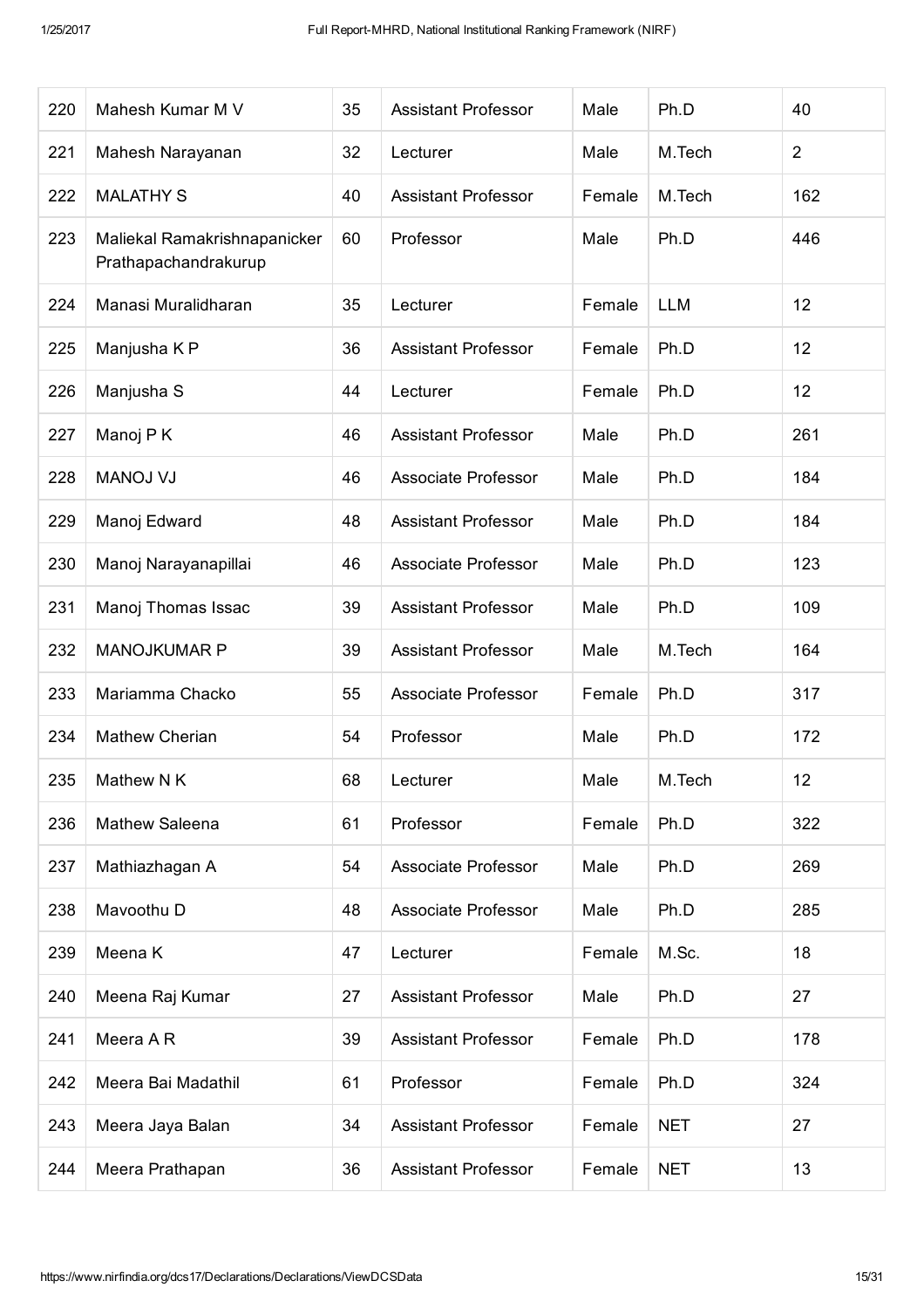| 245 | Metilda Paulose           | 28 | <b>Assistant Professor</b>                          | Female | M.E.       | $\overline{2}$ |
|-----|---------------------------|----|-----------------------------------------------------|--------|------------|----------------|
| 246 | Mini Sekharan             | 43 | <b>Assistant Professor</b>                          | Female | Ph.D       | 124            |
| 247 | <b>MINIMOLE A</b>         | 42 | Associate Professor                                 | Female | Ph.D       | 187            |
| 248 | Minu Thampi               | 32 | Lecturer                                            | Female | M.Tech     | 4              |
| 249 | Mipin T P                 | 27 | Lecturer                                            | Male   | M.Tech     | 10             |
| 250 | <b>MITHUN HARIDAS T P</b> | 29 | <b>Assistant Professor</b>                          | Male   | M.Tech     | 13             |
| 251 | Mobin Jahoroddin          | 31 | <b>Assistant Professor</b>                          | Male   | Ph.D       | 12             |
| 252 | Mohammed Aslam M K        | 59 | <b>Assistant Professor</b>                          | Male   | Ph.D       | 262            |
| 253 | Mohan John                | 60 | <b>Assistant Professor</b>                          | Male   | Ph.D       | 284            |
| 254 | Mohanan N                 | 63 | Professor                                           | Male   | Ph.D       | 399            |
| 255 | <b>Mohanan Pezholil</b>   | 60 | Professor                                           | Male   | Ph.D       | 316            |
| 256 | Mohankumar K              | 60 | Professor                                           | Male   | Ph.D       | 413            |
| 257 | Molly P Koshy             | 59 | Professor                                           | Female | Ph.D       | 322            |
| 258 | Monci K Mani              | 68 | <b>Assistant Professor</b>                          | Male   | M.Tech     | 12             |
| 259 | Mridula S                 | 49 | Associate Professor                                 | Female | Ph.D       | 209            |
| 260 | Muhsin KA                 | 28 | Lecturer                                            | Male   | M.Tech     | 12             |
| 261 | MURALEEDHARAN K B         | 53 | <b>Assistant Professor</b>                          | Male   | M.Tech     | 294            |
| 262 | Mythili P                 | 48 | Associate Professor                                 | Female | Ph.D       | 217            |
| 263 | N R Nisha                 | 43 | <b>Assistant Professor</b>                          | Female | Ph.D       | 22             |
| 264 | N S Gopalakrishnan        | 59 | Dean / Principal /<br>Director / Vice<br>Chancellor | Male   | Ph.D       | 240            |
| 265 | Nafsiya C A               | 28 | <b>Assistant Professor</b>                          | Female | M.Tech     | 16             |
| 266 | Najathula B C             | 28 | Lecturer                                            | Male   | M.Tech     | 12             |
| 267 | Najuva Khader             | 27 | Lecturer                                            | Female | <b>MBA</b> | 13             |
| 268 | Nambisan Padma            | 53 | Professor                                           | Female | Ph.D       | 294            |
| 269 | Nandakumar C G            | 55 | Associate Professor                                 | Male   | Ph.D       | 300            |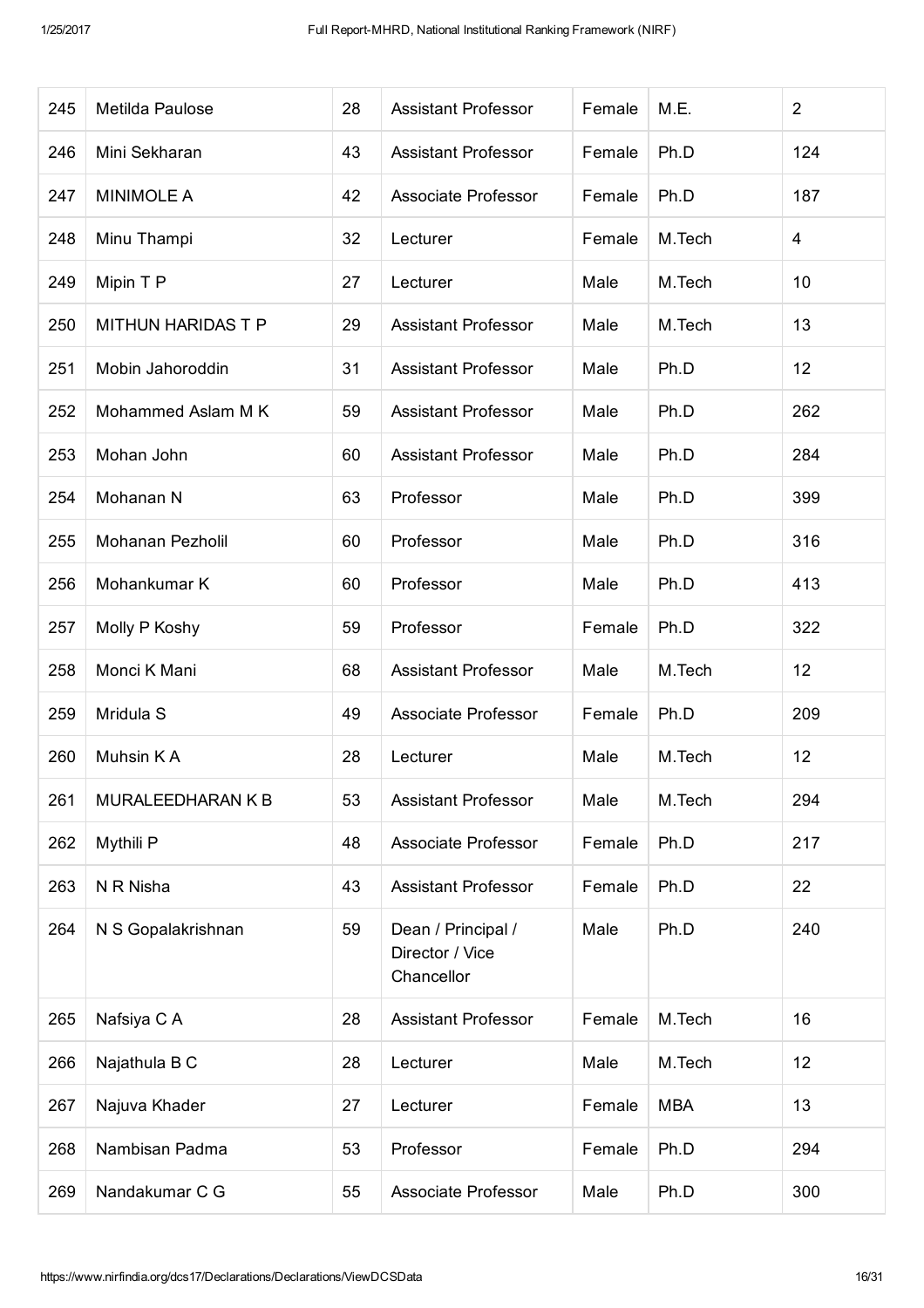| 270 | <b>NARASIMHA DS</b>                 | 52 | Associate Professor        | Male   | M.Tech     | 202              |
|-----|-------------------------------------|----|----------------------------|--------|------------|------------------|
| 271 | Narayanan K P                       | 60 | Associate Professor        | Male   | Ph.D       | 418              |
| 272 | NARAYANAN NAMBOODIRI M<br>N         | 63 | <b>Assistant Professor</b> | Male   | M.Sc.      | 324              |
| 273 | Narayanan Namboothiri V N           | 51 | Professor                  | Male   | Ph.D       | 216              |
| 274 | Narayanannair<br>Chandramohanakumar | 61 | Professor                  | Male   | Ph.D       | 405              |
| 275 | Naveen S                            | 35 | <b>Assistant Professor</b> | Male   | <b>LLM</b> | 27               |
| 276 | Naveen S                            | 28 | <b>Assistant Professor</b> | Male   | M.Tech     | 16               |
| 277 | Naveen S                            | 32 | <b>Assistant Professor</b> | Male   | M.Tech     | 15               |
| 278 | Neena Elsa Jose Prakash             | 30 | <b>Assistant Professor</b> | Female | M.Tech     | 13               |
| 279 | Neethi S Pillai                     | 28 | <b>Assistant Professor</b> | Female | M.Tech     | 12               |
| 280 | Neethu Bose                         | 28 | Lecturer                   | Female | M.E.       | 28               |
| 281 | Neethu S Kumar                      | 31 | <b>Assistant Professor</b> | Female | M.Tech     | 13               |
| 282 | <b>Nelin Mathew</b>                 | 41 | <b>Assistant Professor</b> | Female | M.Tech     | 16               |
| 283 | Nemat Sheereen S                    | 42 | <b>Assistant Professor</b> | Female | Ph.D       | 28               |
| 284 | Nidhin Roy V                        | 26 | Lecturer                   | Male   | M.Tech     | $\overline{7}$   |
| 285 | Nidhin Sani                         | 28 | <b>Assistant Professor</b> | Male   | M.Tech     | 13               |
| 286 | Nikesh V V                          | 42 | Lecturer                   | Male   | Ph.D       | 12               |
| 287 | Nilam Abhijat Phand                 | 36 | <b>Assistant Professor</b> | Female | M.Tech     | 27               |
| 288 | Nimmy John T                        | 28 | Lecturer                   | Female | M.E.       | $\boldsymbol{9}$ |
| 289 | NIRMAL JOB A                        | 55 | Associate Professor        | Male   | M.Tech     | 187              |
| 290 | Nisha K                             | 35 | <b>Assistant Professor</b> | Female | Ph.D       | 15               |
| 291 | Nisha M R                           | 33 | <b>Assistant Professor</b> | Female | M.Tech     | 34               |
| 292 | <b>NISHANR</b>                      | 33 | Lecturer                   | Female | M.Tech     | 14               |
| 293 | Nisha Rani G S                      | 38 | Lecturer                   | Female | M.Tech     | 12               |
| 294 | Nishanth R                          | 32 | <b>Assistant Professor</b> | Male   | M.E.       | 22               |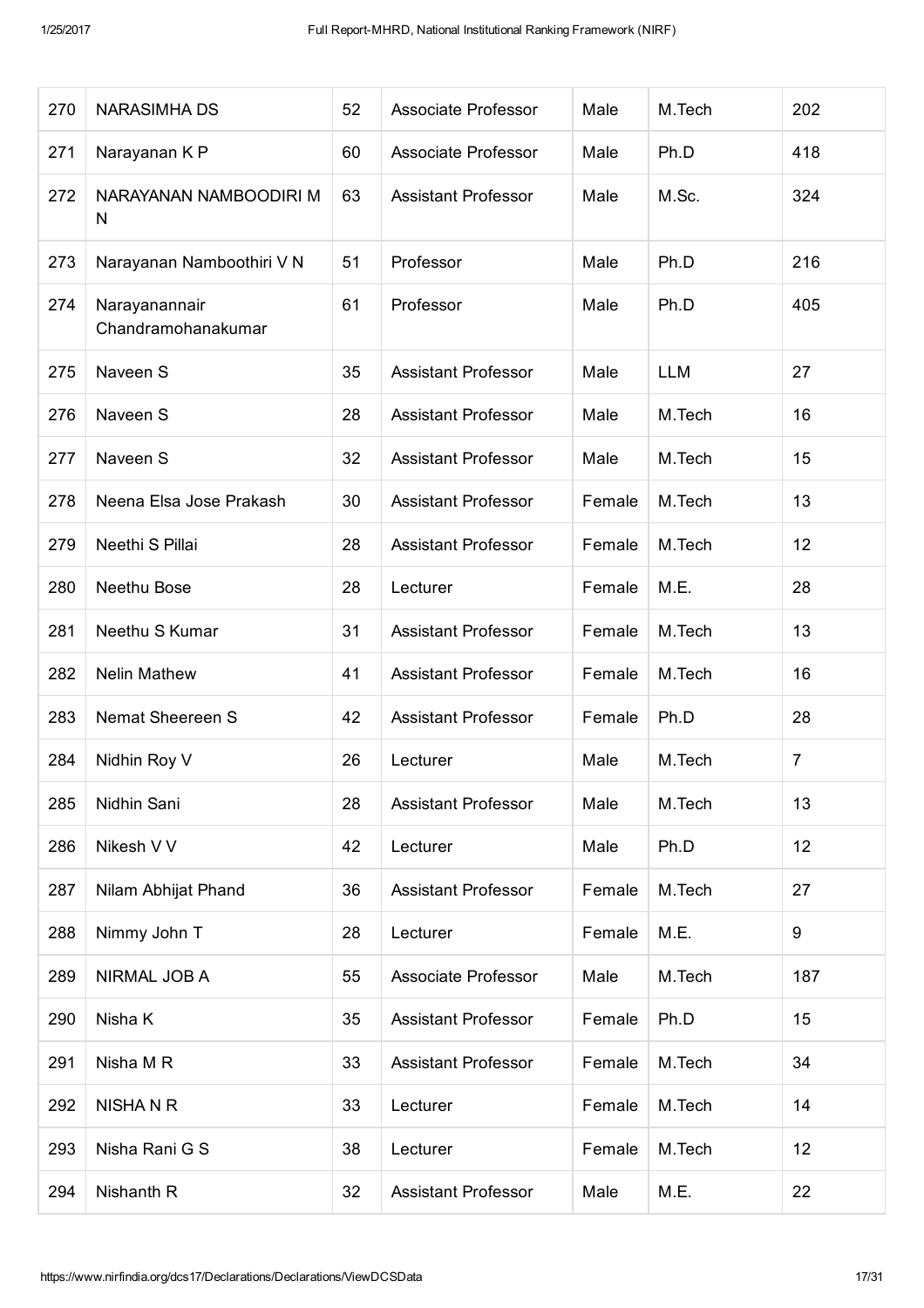| 295 | Nismi Mol E A                             | 30 | <b>Assistant Professor</b>                 | Female       | M.Tech | 15             |
|-----|-------------------------------------------|----|--------------------------------------------|--------------|--------|----------------|
| 296 | Nithin M Joy                              | 30 | <b>Assistant Professor</b>                 | Male         | M.Tech | 16             |
| 297 | Nithin Viswambaran                        | 35 | Lecturer                                   | Male         | M.Sc.  | $\overline{7}$ |
| 298 | Nithya S Prasad                           | 27 | <b>Assistant Professor</b>                 | Female       | M.Tech | 15             |
| 299 | Noufal A                                  | 33 | <b>Assistant Professor</b>                 | Male         | Ph.D   | 17             |
| 300 | Noufia Mol K A                            | 29 | <b>Assistant Professor</b>                 | Female       | M.Tech | 13             |
| 301 | Nowfel A M                                | 32 | <b>Assistant Professor</b>                 | Male         | M.Tech | 14             |
| 302 | P G Romeo                                 | 55 | Professor                                  | Male         | Ph.D   | 70             |
| 303 | P S Seema                                 | 44 | <b>Assistant Professor</b>                 | Female       | Ph.D   | 204            |
| 304 | Parvathy Vijayakumar                      | 25 | <b>Assistant Professor</b>                 | Female       | M.Tech | 26             |
| 305 | PAVITHRAN K B                             | 63 | Professor                                  | Male<br>Ph.D |        | 176            |
| 306 | Peruparambil Achuthannair<br>Unnikrishnan | 57 | Ph.D<br><b>Assistant Professor</b><br>Male |              |        | 372            |
| 307 | PHILIP KURIAN                             | 64 | Professor<br>Male<br>Ph.D                  |              |        | 413            |
| 308 | <b>Philip Samuel</b>                      | 48 | Associate Professor                        | Male         | Ph.D   | 216            |
| 309 | Pichan Arunachalam                        | 53 | Professor                                  | Male         | Ph.D   | 336            |
| 310 | Pooja Jayaprakash                         | 28 | Assistant Professor                        | Female       | M.Tech | 22             |
| 311 | Poornima N                                | 31 | <b>Assistant Professor</b>                 | Female       | M.Sc.  | 36             |
| 312 | Prabitha K P                              | 31 | Lecturer                                   | Female       | M.Tech | 6              |
| 313 | Pradeep B                                 | 60 | Professor                                  | Male         | Ph.D   | 345            |
| 314 | PRAMOD PAVITHRAN                          | 49 | Associate Professor                        | Male         | M.Tech | 213            |
| 315 | Prasanth K                                | 34 | <b>Assistant Professor</b>                 | Male         | M.Tech | 12             |
| 316 | Prasanth Raghavan                         | 40 | Associate Professor                        | Male         | Ph.D   | 113            |
| 317 | Praveen Vijayan                           | 27 | <b>Assistant Professor</b>                 | Male         | M.Tech | 15             |
| 318 | Preetha T D                               | 38 | <b>Assistant Professor</b>                 | Female       | Ph.D   | 12             |
| 319 | Preetha E Pareed                          | 35 | Lecturer                                   | Female       | M.Sc.  | 15             |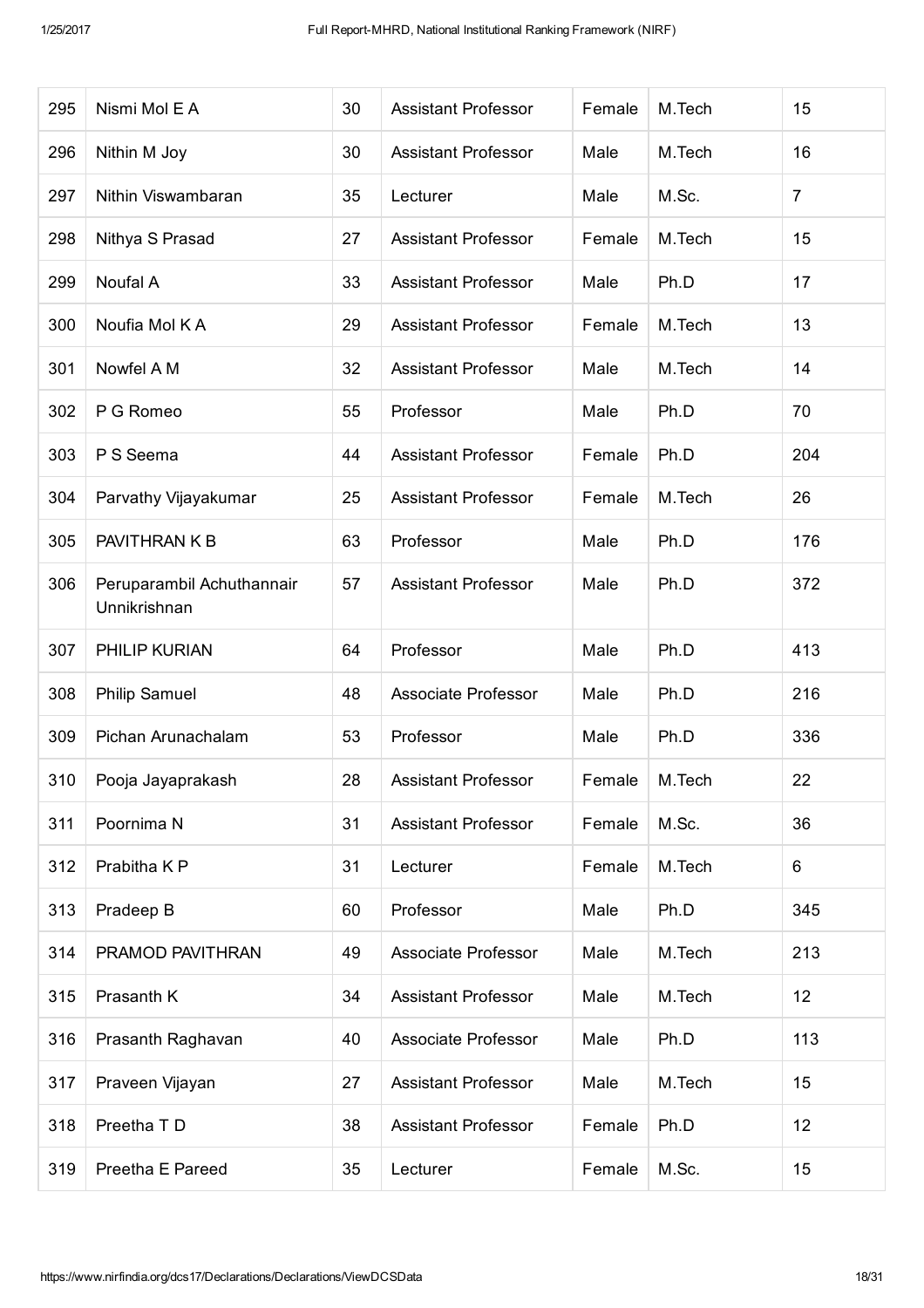| 320 | Preetha M S                             | 33 | Lecturer                   | Female         | M.Tech     | 13  |
|-----|-----------------------------------------|----|----------------------------|----------------|------------|-----|
| 321 | Preetha Mathew                          | 48 | Associate Professor        | Female         | Ph.D       | 177 |
| 322 | Preetha <sub>S</sub>                    | 35 | <b>Assistant Professor</b> | Female         | Ph.D       | 28  |
| 323 | PREETHA S                               | 40 | <b>Assistant Professor</b> | Female         | M.Tech     | 187 |
| 324 | Preethi Annie Blessey                   | 40 | Lecturer                   | Female         | M.Tech     | 12  |
| 325 | PREMKUMAR C V                           | 43 | <b>Assistant Professor</b> | Male           | M.Tech     | 184 |
| 326 | Priya R                                 | 31 | Lecturer                   | Female         | <b>LLM</b> | 18  |
| 327 | PRIYA R KRISHNAN                        | 42 | <b>Assistant Professor</b> | Female         | M.Tech     | 187 |
| 328 | Priyamvada V C                          | 40 | Lecturer                   | Female         | M.Tech     | 39  |
| 329 | Puzhavoorparambil<br>Velayudhan Mohanan | 53 | <b>Assistant Professor</b> | Male           | Ph.D       | 334 |
| 330 | Pyarilal SK                             | 59 | Associate Professor        | Male<br>Ph.D   |            | 344 |
| 331 | RADHAKRISHNA PANICKER<br><b>MR</b>      | 52 | Associate Professor        | M.Tech<br>Male |            | 213 |
| 332 | Radhakrishnan P                         | 62 | Professor<br>Male<br>Ph.D  |                |            | 432 |
| 333 | Radhika B                               | 37 | <b>Assistant Professor</b> | Female         | M. Phil    | 16  |
| 334 | Rafidha Rehiman K                       | 35 | <b>Assistant Professor</b> | Female         | M.Tech     | 41  |
| 335 | Rajathy Sivalingam                      | 54 | Associate Professor        | Female         | Ph.D       | 300 |
| 336 | Rajeev D                                | 64 | <b>Assistant Professor</b> | Male           | Ph.D       | 32  |
| 337 | Rajeev kumar                            | 60 | Associate Professor        | Male           | Ph.D       | 212 |
| 338 | Rajeev Kumar V R                        | 39 | Lecturer                   | Male           | M.Sc.      | 9   |
| 339 | Rajendran S                             | 70 | Lecturer                   | Male           | Ph.D       | 17  |
| 340 | Rajesh G                                | 45 | <b>Assistant Professor</b> | Male           | Ph.D       | 16  |
| 341 | <b>RAJESH P NAIR</b>                    | 35 | <b>Assistant Professor</b> | Male           | M.Tech     | 15  |
| 342 | Rajeshmon V G                           | 31 | Lecturer                   | Male           | M.Sc.      | 14  |
| 343 | Rajitha Kumar S                         | 52 | Associate Professor        | Male           | Ph.D       | 189 |
| 344 | Raju V Kuttickal                        | 65 | <b>Assistant Professor</b> | Male           | M. Phil    | 22  |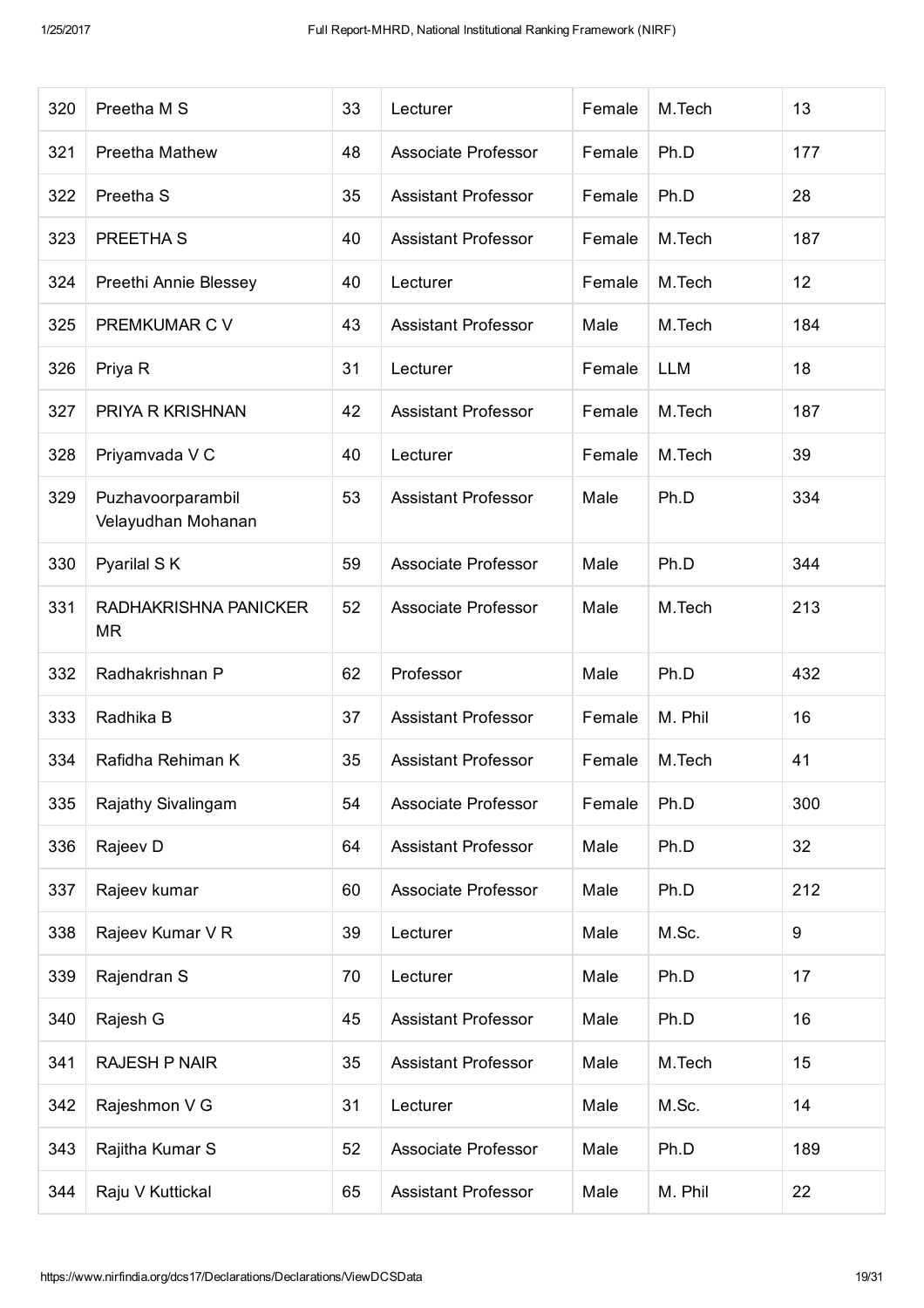| 345 | Rakesh Chandra B      | 27 | M.Tech<br><b>Assistant Professor</b><br>Male |                |            | 16  |
|-----|-----------------------|----|----------------------------------------------|----------------|------------|-----|
| 346 | Ramachandran Alapatt  | 59 | Professor                                    | Male           | Ph.D       | 293 |
| 347 | Ramachandran Nair V K | 61 | Professor                                    | Male           | Ph.D       | 446 |
| 348 | <b>RAMADASS S</b>     | 50 | Associate Professor                          | Male           | M.Tech     | 213 |
| 349 | Raman Sasidharan      | 55 | Professor                                    | Male           | Ph.D       | 333 |
| 350 | <b>RAMESH BABUT</b>   | 62 | Professor                                    | Male           | Ph.D       | 276 |
| 351 | Ramina P              | 34 | <b>Assistant Professor</b>                   | Female         | M.Tech     | 34  |
| 352 | <b>RANI JOSEPH</b>    | 64 | Professor                                    | Female         | Ph.D       | 421 |
| 353 | Ranjini Menon         | 48 | <b>Assistant Professor</b>                   | Female         | M.Plan     | 22  |
| 354 | Rasheed K             | 50 | Lecturer                                     | Male           | Ph.D       | 12  |
| 355 | Rashid Karim          | 29 | <b>Assistant Professor</b>                   | M.Tech<br>Male |            | 16  |
| 356 | <b>RATHEESH P M</b>   | 38 | <b>Assistant Professor</b><br>Male           |                | M.Tech     | 13  |
| 357 | Raveendran Sajeev     | 52 | Ph.D<br>Associate Professor<br>Male          |                |            | 263 |
| 358 | Ravisankar M          | 59 | <b>Associate Professor</b><br>Male           |                | Ph.D       | 241 |
| 359 | <b>Reenu Mathew</b>   | 30 | <b>Assistant Professor</b>                   | Female         | M.Tech     | 16  |
| 360 | Rekha K James         | 48 | Associate Professor                          | Female         | Ph.D       | 209 |
| 361 | Rema N R              | 33 | Lecturer                                     | Female         | M.Tech     | 19  |
| 362 | Remya R Kumar         | 34 | Lecturer                                     | Female         | <b>MBA</b> | 11  |
| 363 | Renjini D             | 41 | <b>Assistant Professor</b>                   | Female         | <b>MBA</b> | 24  |
| 364 | Renjith V R           | 41 | Associate Professor                          | Male           | Ph.D       | 216 |
| 365 | Renjitha R            | 35 | Lecturer                                     | Female         | M.Tech     | 37  |
| 366 | Renjusha Aravind      | 32 | <b>Assistant Professor</b>                   | Female         | M.Tech     | 15  |
| 367 | Renu Pawels           | 50 | Associate Professor                          | Female         | Ph.D       | 216 |
| 368 | Renumol V G           | 41 | <b>Assistant Professor</b>                   | Female         | Ph.D       | 189 |
| 369 | Reshma M R            | 26 | <b>Assistant Professor</b>                   | Female         | M.Tech     | 21  |
| 370 | Reshma Sanu           | 34 | <b>Assistant Professor</b>                   | Female         | <b>NET</b> | 21  |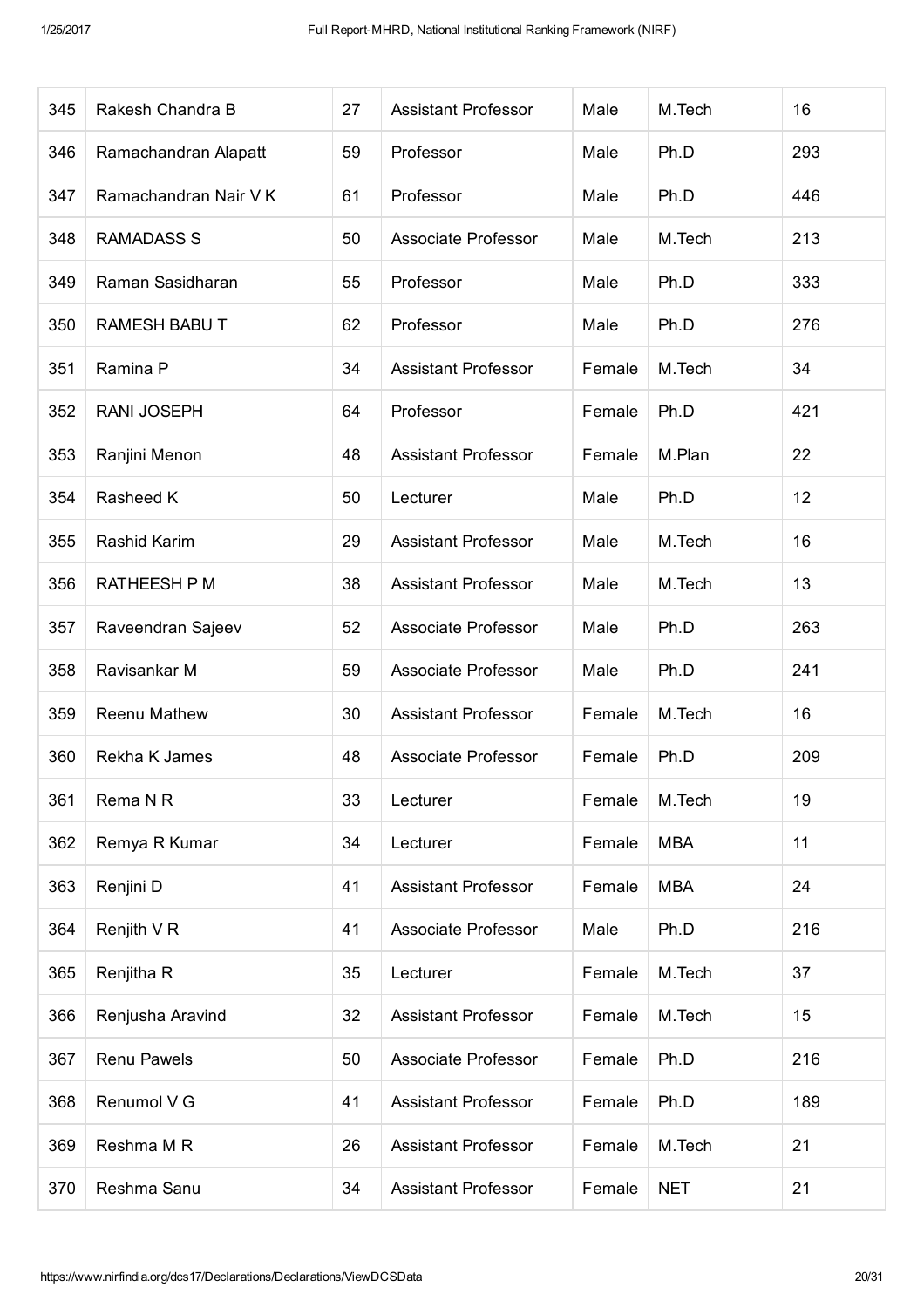| 371 | Reshmi M B                  | 29 | <b>Assistant Professor</b>          | Female           | <b>NET</b> | 12  |
|-----|-----------------------------|----|-------------------------------------|------------------|------------|-----|
| 372 | <b>Revathy R</b>            | 31 | Lecturer                            | Female           | M.Tech     | 14  |
| 373 | Rinu Tenison                | 34 | <b>Assistant Professor</b>          | Female           | M.Tech     | 13  |
| 374 | Riyas N K                   | 31 | Lecturer                            | Male             | M.Tech     | 6   |
| 375 | Roby Kambisseri Karunakaran | 56 | Associate Professor                 | Male             | Ph.D       | 365 |
| 376 | Rosamma Philip              | 57 | Associate Professor                 | Female           | Ph.D       | 333 |
| 377 | Roy M Thomas                | 52 | <b>Associate Professor</b>          | Male             | Ph.D       | 189 |
| 378 | ROY V PAUL                  | 53 | Lecturer                            | Male             | M.Tech     | 213 |
| 379 | Rubeena Pereira             | 30 | Lecturer                            | Female           | M.Tech     | 18  |
| 380 | <b>SABUS</b>                | 35 | <b>Assistant Professor</b>          | Male             | Ph.D       | 15  |
| 381 | Sabura Begum                | 48 | Associate Professor                 | Female<br>Ph.D   |            | 234 |
| 382 | Sahiya A A                  | 30 | <b>Assistant Professor</b>          | M.Tech<br>Female |            | 12  |
| 383 | Sailaja G S                 | 41 | <b>Associate Professor</b>          | Female<br>Ph.D   |            | 113 |
| 384 | <b>SAJAN JOSEPH</b>         | 39 | Male<br>Ph.D<br>Associate Professor |                  |            | 187 |
| 385 | Sajan K                     | 59 | Professor                           | Male             | Ph.D       | 269 |
| 386 | SAJEEVAN T P                | 40 | <b>Assistant Professor</b>          | Male             | Ph.D       | 75  |
| 387 | Sajin K                     | 32 | <b>Assistant Professor</b>          | Male             | M.Tech     | 21  |
| 388 | Sajith T A                  | 29 | <b>Assistant Professor</b>          | Male             | M.Tech     | 12  |
| 389 | Saju KK                     | 46 | Associate Professor                 | Male             | Ph.D       | 216 |
| 390 | <b>SALAJI S</b>             | 45 | Associate Professor                 | Female           | M.Tech     | 187 |
| 391 | Sam Thomas                  | 46 | <b>Assistant Professor</b>          | Male             | Ph.D       | 212 |
| 392 | Sam Varghese                | 32 | <b>Assistant Professor</b>          | Male             | M.E.       | 16  |
| 393 | Sandeep M N                 | 31 | Lecturer                            | Male             | <b>LLM</b> | 3   |
| 394 | Sandeep O S                 | 27 | Lecturer                            | Male             | M.Tech     | 12  |
| 395 | Sandeep Thomas Michael      | 35 | Lecturer                            | Male             | M.Tech     | 12  |
| 396 | Sankaran Jayalakshmi        | 60 | Professor                           | Female           | Ph.D       | 339 |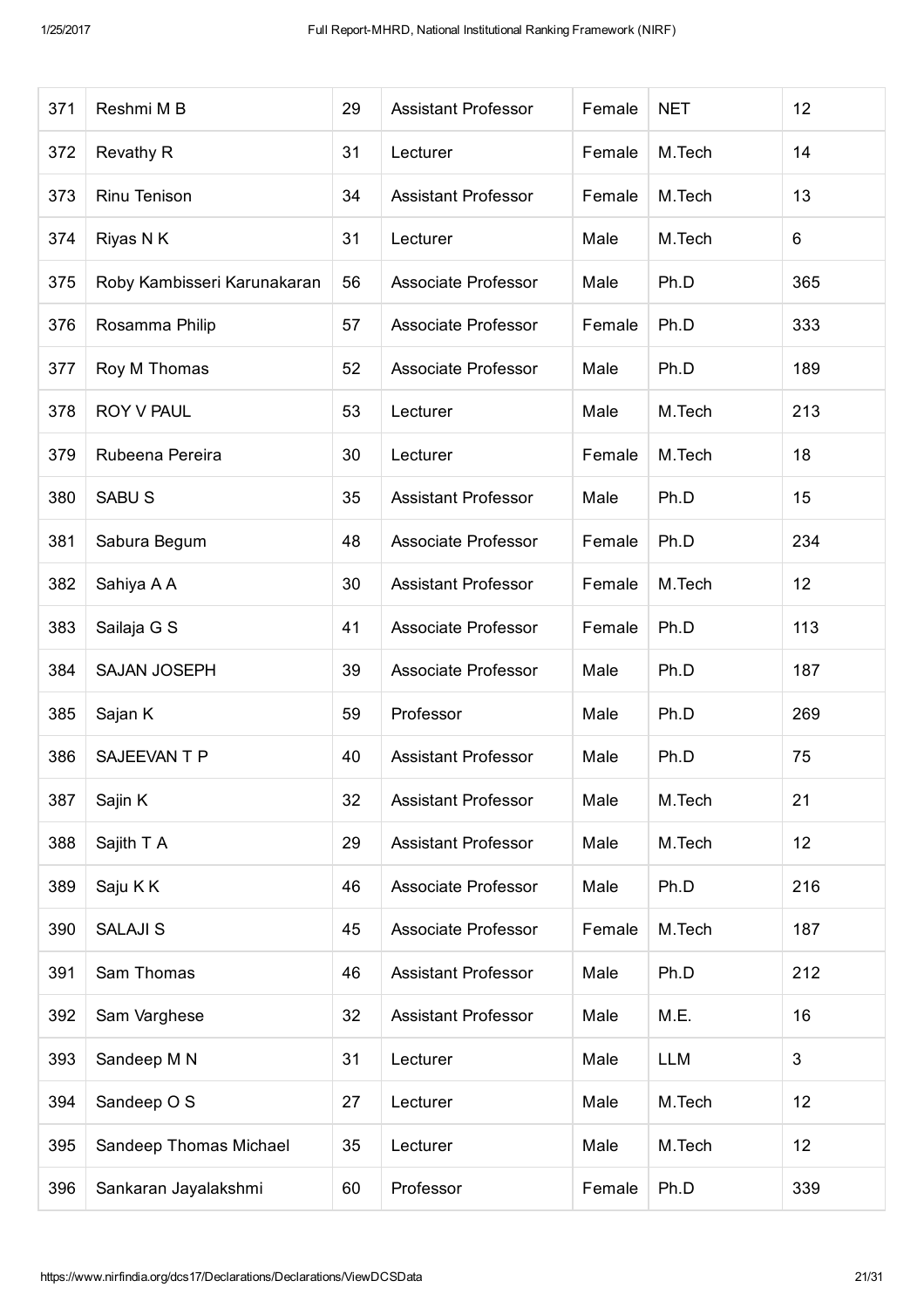| 397 | Sankaran P G                        | 52 | Professor                  | Male           | Ph.D       | 253 |
|-----|-------------------------------------|----|----------------------------|----------------|------------|-----|
| 398 | Sankaran Sugunan                    | 65 | Professor                  | Male           | Ph.D       | 448 |
| 399 | Santhamma P S                       | 62 | <b>Assistant Professor</b> | Female         | M.Tech     | 62  |
| 400 | Santhosh K M                        | 51 | <b>Assistant Professor</b> | Male           | Ph.D       | 21  |
| 401 | Santhosh KR                         | 60 | Associate Professor        | Male           | Ph.D       | 353 |
| 402 | SANTHOSH KUMAR M B                  | 48 | <b>Assistant Professor</b> | Male           | M.Tech     | 213 |
| 403 | Sapna K                             | 39 | Lecturer                   | Female         | Ph.D       | 12  |
| 404 | Sarath Mohan                        | 28 | Lecturer                   | Male           | M.Tech     | 12  |
| 405 | <b>SARIGA RAJ</b>                   | 42 | <b>Assistant Professor</b> | Female         | M.Tech     | 187 |
| 406 | Sarika C S                          | 30 | <b>Assistant Professor</b> | Female         | M.Tech     | 34  |
| 407 | Sarita Ganapathy Bhat               | 50 | Professor                  | Female<br>Ph.D |            | 245 |
| 408 | Saritha K M                         | 31 | Lecturer<br>Female         |                | M.Sc.      | 37  |
| 409 | SASEENDRAN PILLAI P R               | 63 | Professor                  | Male           | Ph.D       | 373 |
| 410 | Sasi Gopalan                        | 49 | Associate Professor        | Male           | Ph.D       | 168 |
| 411 | Sasi Kumar P V                      | 68 | Professor                  | Male           | Ph.D       | 37  |
| 412 | Sathyaseelan A                      | 66 | Lecturer                   | Male           | <b>LLM</b> | 6   |
| 413 | Sayana P A                          | 28 | <b>Assistant Professor</b> | Female         | M.Tech     | 12  |
| 414 | SEBASTIAN RUPERT<br><b>MAMPILLY</b> | 61 | Professor                  | Male           | Ph.D       | 197 |
| 415 | Seetha Parameswaran                 | 38 | <b>Assistant Professor</b> | Female         | M.Tech     | 15  |
| 416 | Senthil Prakash M N                 | 47 | Associate Professor        | Male           | Ph.D       | 176 |
| 417 | Shahana T K                         | 40 | <b>Assistant Professor</b> | Female         | Ph.D       | 213 |
| 418 | Shahsadi Asra P                     | 30 | Lecturer                   | Female         | M.Tech     | 19  |
| 419 | <b>SHEENA KM</b>                    | 43 | Associate Professor        | Female         | M.Tech     | 213 |
| 420 | Sheena Mathew                       | 45 | Professor                  | Female         | Ph.D       | 189 |
| 421 | SHEENA S                            | 41 | <b>Assistant Professor</b> | Female         | M.Tech     | 187 |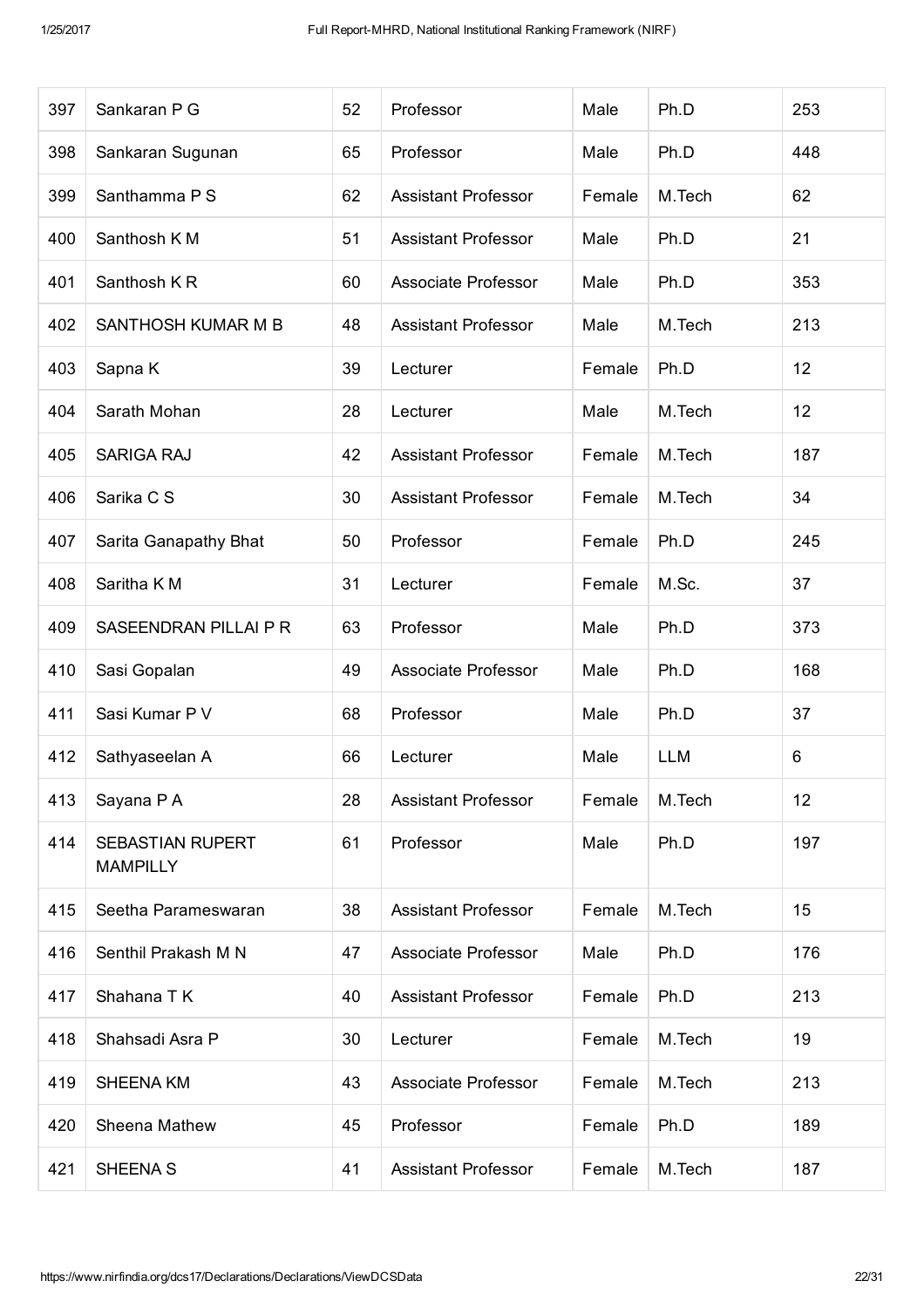| 422 | Sheenamol Yoosaf              | 29 | <b>Assistant Professor</b>                                            | Female           | M.Tech     | 22             |
|-----|-------------------------------|----|-----------------------------------------------------------------------|------------------|------------|----------------|
| 423 | Sheenu Thomas                 | 48 | <b>Assistant Professor</b>                                            | Female           | Ph.D       | 189            |
| 424 | Shelbi Joseph                 | 48 | <b>Assistant Professor</b>                                            | Female           | Ph.D       | 189            |
| 425 | Sherin Babu                   | 27 | <b>Assistant Professor</b>                                            | Female           | M.Tech     | 12             |
| 426 | Shibina P A                   | 29 | <b>Assistant Professor</b>                                            | Female           | M.Tech     | 12             |
| 427 | SHIBU A V                     | 46 | <b>Assistant Professor</b>                                            | Male             | Ph.D       | 14             |
| 428 | Shibu V                       | 36 | <b>Assistant Professor</b>                                            | Male             | <b>MCA</b> | 15             |
| 429 | <b>SHINY PAUL</b>             | 48 | Associate Professor                                                   | Female           | M.Tech     | 166            |
| 430 | <b>SHIYAS CR</b>              | 40 | Associate Professor                                                   | Male             | M.Tech     | 187            |
| 431 | Shyam Sunder Iyer             | 29 | Lecturer                                                              | Male             | M.Sc.      | 12             |
| 432 | Simon KA                      | 68 | Male<br>M.Tech<br>Dean / Principal /<br>Director / Vice<br>Chancellor |                  |            | 12             |
| 433 | Sindhu M K                    | 39 | Lecturer                                                              | M.Tech<br>Female |            | 56             |
| 434 | Sini Jose                     | 38 | M.Tech<br>Lecturer<br>Female                                          |                  |            | 18             |
| 435 | Sithara Sreenilayam Pavithran | 34 | Lecturer                                                              | Female           | M.Tech     | 8              |
| 436 | Sivaprasad K                  | 51 | Associate Professor                                                   | Male             | Ph.D       | 270            |
| 437 | Sivasankaran Bijoy Nandan     | 52 | Associate Professor                                                   | Male             | Ph.D       | 295            |
| 438 | Smitha John                   | 37 | <b>Assistant Professor</b>                                            | Female           | M.Tech     | 22             |
| 439 | Smitha Nair                   | 39 | <b>Assistant Professor</b>                                            | Female           | Ph.D       | 16             |
| 440 | Smitha Xavier P               | 37 | <b>Assistant Professor</b>                                            | Female           | <b>NET</b> | 27             |
| 441 | Sobha Cyrus                   | 48 | Professor                                                             | Female           | Ph.D       | 216            |
| 442 | Soman N S                     | 60 | Associate Professor                                                   | Male             | Ph.D       | 190            |
| 443 | Sona Mary Sunny               | 28 | <b>Assistant Professor</b>                                            | Female           | M.Tech     | 4              |
| 444 | Sona Stanly                   | 35 | <b>Assistant Professor</b>                                            | Female           | M.Tech     | 77             |
| 445 | Soniya Raj                    | 31 | Lecturer                                                              | Female           | M.Tech     | 12             |
| 446 | Soumya K S                    | 28 | Lecturer                                                              | Female           | M.Tech     | $\overline{7}$ |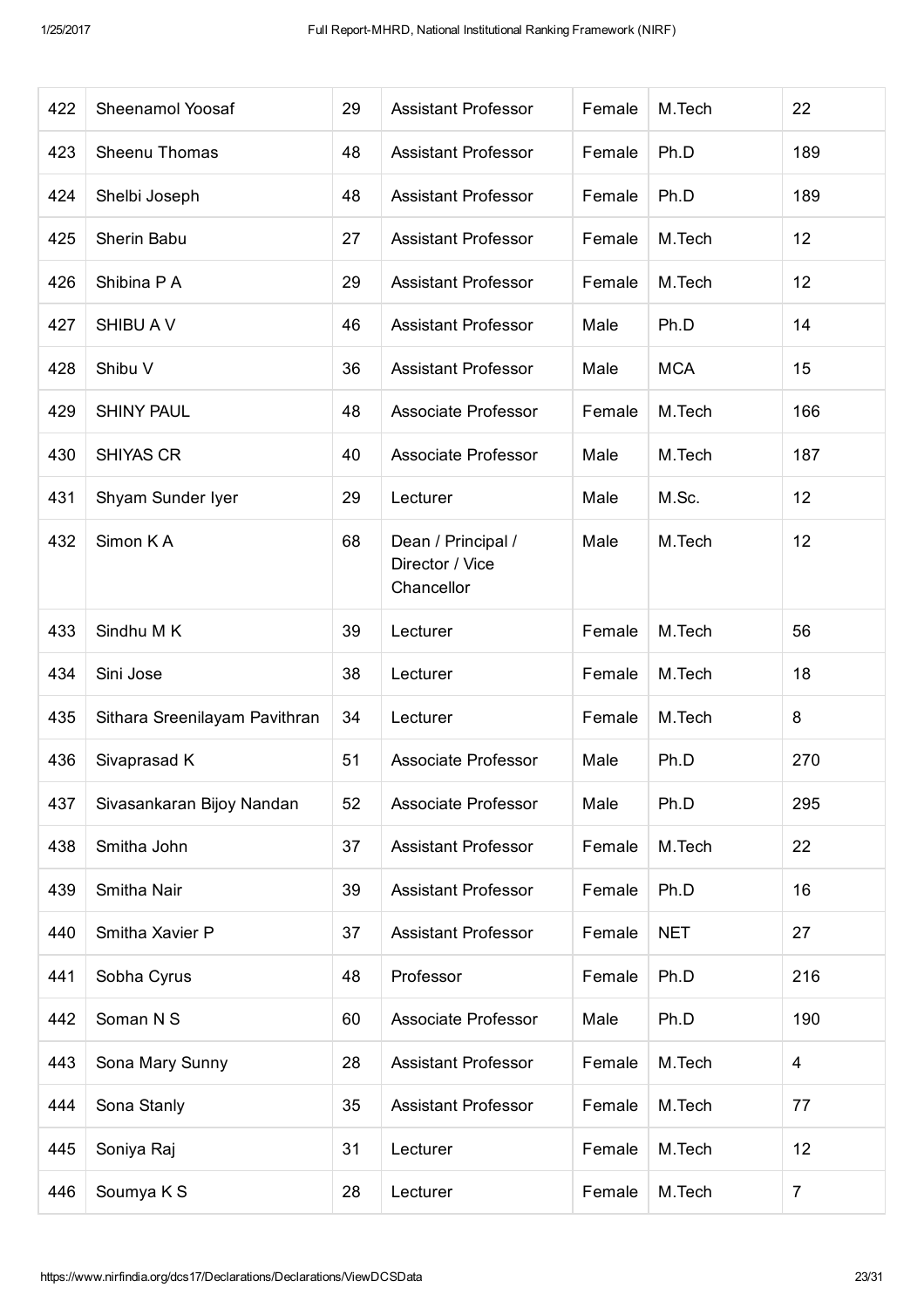| 447 | Soumya VR                           | 34 | <b>Assistant Professor</b>                     | Female | <b>MCA</b> | 16             |
|-----|-------------------------------------|----|------------------------------------------------|--------|------------|----------------|
| 448 | Sreedharan Prathapan                | 58 | Associate Professor                            | Male   | Ph.D       | 332            |
| 449 | Sreeja Nair M P                     | 32 | <b>Assistant Professor</b>                     | Female | M.Tech     | 26             |
| 450 | Sreejith P S                        | 57 | Associate Professor                            | Male   | Ph.D       | 193            |
| 451 | Sreejith S                          | 31 | <b>Assistant Professor</b>                     | Male   | <b>MBA</b> | 28             |
| 452 | Sreejith S Mohan                    | 32 | Lecturer                                       | Male   | M.E.       | 80             |
| 453 | Sreekala S                          | 27 | <b>Assistant Professor</b>                     | Female | M.E.       | 3              |
| 454 | Sreekanth P M                       | 37 | Lecturer                                       | Male   | Ph.D       | 12             |
| 455 | Sreekumari P                        | 51 | <b>Assistant Professor</b>                     | Female | M.Tech     | 49             |
| 456 | Sreelakshmy H                       | 28 | <b>Assistant Professor</b>                     | Female | M.Tech     | 4              |
| 457 | Sreelekha G                         | 40 | Female<br>M.Tech<br><b>Assistant Professor</b> |        |            | 34             |
| 458 | Stephen Rodrigues                   | 57 | Associate Professor<br>Male                    |        | Ph.D       | 391            |
| 459 | Subha V                             | 49 | Associate Professor<br>Female                  |        | Ph.D       | 210            |
| 460 | Sudeep Elayidom                     | 41 | Associate Professor                            | Male   | Ph.D       | 216            |
| 461 | SUDHA KARTHA C                      | 62 | Professor                                      | Female | Ph.D       | 303            |
| 462 | Sudheer C B                         | 55 | <b>Assistant Professor</b>                     | Male   | Ph.D       | 189            |
| 463 | Sugida G                            | 30 | <b>Assistant Professor</b>                     | Female | M.A        | $\mathfrak{B}$ |
| 464 | Suja C Nair                         | 34 | <b>Assistant Professor</b>                     | Female | M.Tech     | 13             |
| 465 | Sujitha P N                         | 56 | <b>Assistant Professor</b>                     | Female | <b>MBA</b> | $\overline{2}$ |
| 466 | Sukumarannair<br>Muraleedharan Nair | 56 | Associate Professor                            | Male   | Ph.D       | 300            |
| 467 | Sukumarapillai Harikumar            | 58 | Professor                                      | Male   | Ph.D       | 360            |
| 468 | Sumayya Shaji                       | 38 | Lecturer                                       | Female | M.Tech     | 10             |
| 469 | Sumitha E Captian                   | 30 | Lecturer                                       | Female | M.Tech     | 5              |
| 470 | Sunil K Narayanankutty              | 53 | Professor                                      | Male   | Ph.D       | 317            |
| 471 | SUNIL KUMAR N                       | 43 | Associate Professor                            | Male   | M.Tech     | 207            |
|     |                                     |    |                                                |        |            |                |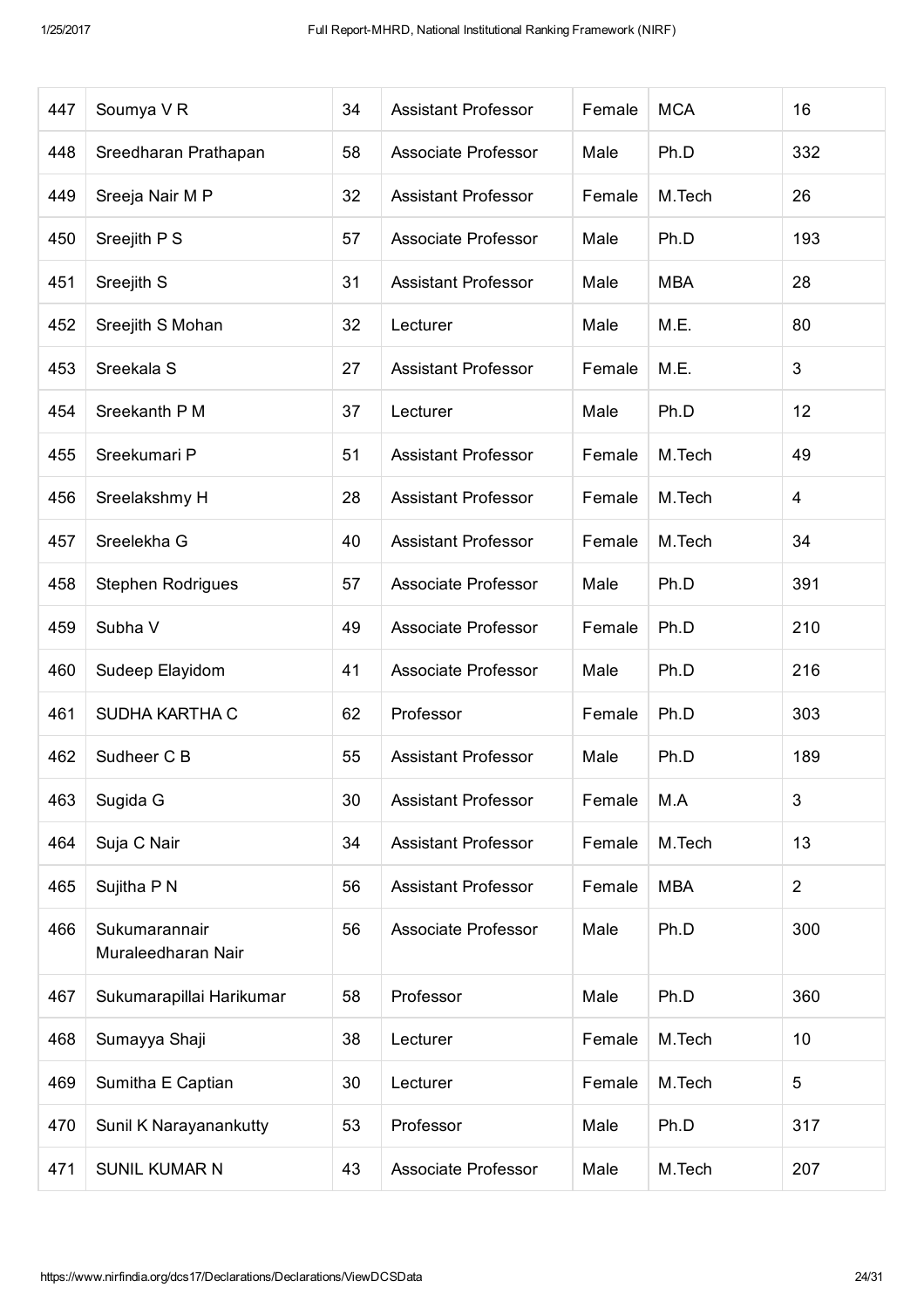| 472 | Suniya V S                    | 38 | Lecturer                     | Female                                             | M.E.       | 58  |
|-----|-------------------------------|----|------------------------------|----------------------------------------------------|------------|-----|
| 473 | Sunoj S M                     | 44 | Professor                    | Male                                               | Ph.D       | 219 |
| 474 | Supriya Menonkattil Hariharan | 49 | Professor                    | Female                                             | Ph.D       | 287 |
| 475 | Surya Raphael                 | 28 | M.Tech<br>Lecturer<br>Female |                                                    | 12         |     |
| 476 | Swapna Joseph C               | 31 | Lecturer                     | Female                                             | M.Tech     | 12  |
| 477 | <b>TESSAMMA THOMAS</b>        | 61 | Professor                    | Female                                             | Ph.D       | 370 |
| 478 | Thara K J                     | 37 | <b>Assistant Professor</b>   | Female                                             | Ph.D       | 21  |
| 479 | Thasnim K M                   | 27 | Lecturer                     | Female                                             | M.Tech     | 10  |
| 480 | Thilakan T B                  | 46 | <b>Assistant Professor</b>   | Male                                               | M.Tech     | 12  |
| 481 | <b>Thomas Kurian</b>          | 55 | Professor                    | Male                                               | Ph.D       | 345 |
| 482 | <b>THOMAS T</b>               | 48 | Associate Professor          | Male                                               | M.Tech     | 167 |
| 483 | <b>Thomson Kaleekal T</b>     | 60 | Professor                    | Male                                               | Ph.D       | 315 |
| 484 | Tide P S                      | 47 | Professor                    | Male                                               | Ph.D       | 210 |
| 485 | Tintu Joy M                   | 31 | <b>Assistant Professor</b>   | Female                                             | M.Tech     | 13  |
| 486 | Tinu Valsa Paul               | 30 | Lecturer                     | Female                                             | M.E.       | 14  |
| 487 | <b>Titus K Mathew</b>         | 52 | Associate Professor          | Male                                               | Ph.D       | 179 |
| 488 | Tubin T X                     | 29 | Lecturer                     | Male                                               | M.Tech     | 6   |
| 489 | Uma Devi B                    | 35 | <b>Assistant Professor</b>   | Female                                             | M. Phil    | 23  |
| 490 | Uma Devi S                    | 30 | Lecturer                     | Female                                             | <b>LLM</b> | 8   |
| 491 | Umadevi A G                   | 36 | Lecturer                     | Female<br>MSc(EM):<br>M.Sc.<br>Electronic<br>Media |            | 8   |
| 492 | <b>UNNI AM</b>                | 42 | Associate Professor          | Male                                               | M.Tech     | 213 |
| 493 | Unnikrishnan M M              | 25 | <b>Assistant Professor</b>   | Male                                               | M.Tech     | 16  |
| 494 | Usha Nair                     | 57 | Associate Professor          | Female                                             | Ph.D       | 210 |
| 495 | V Anjali                      | 26 | <b>Assistant Professor</b>   | Female<br>M.Tech                                   |            | 3   |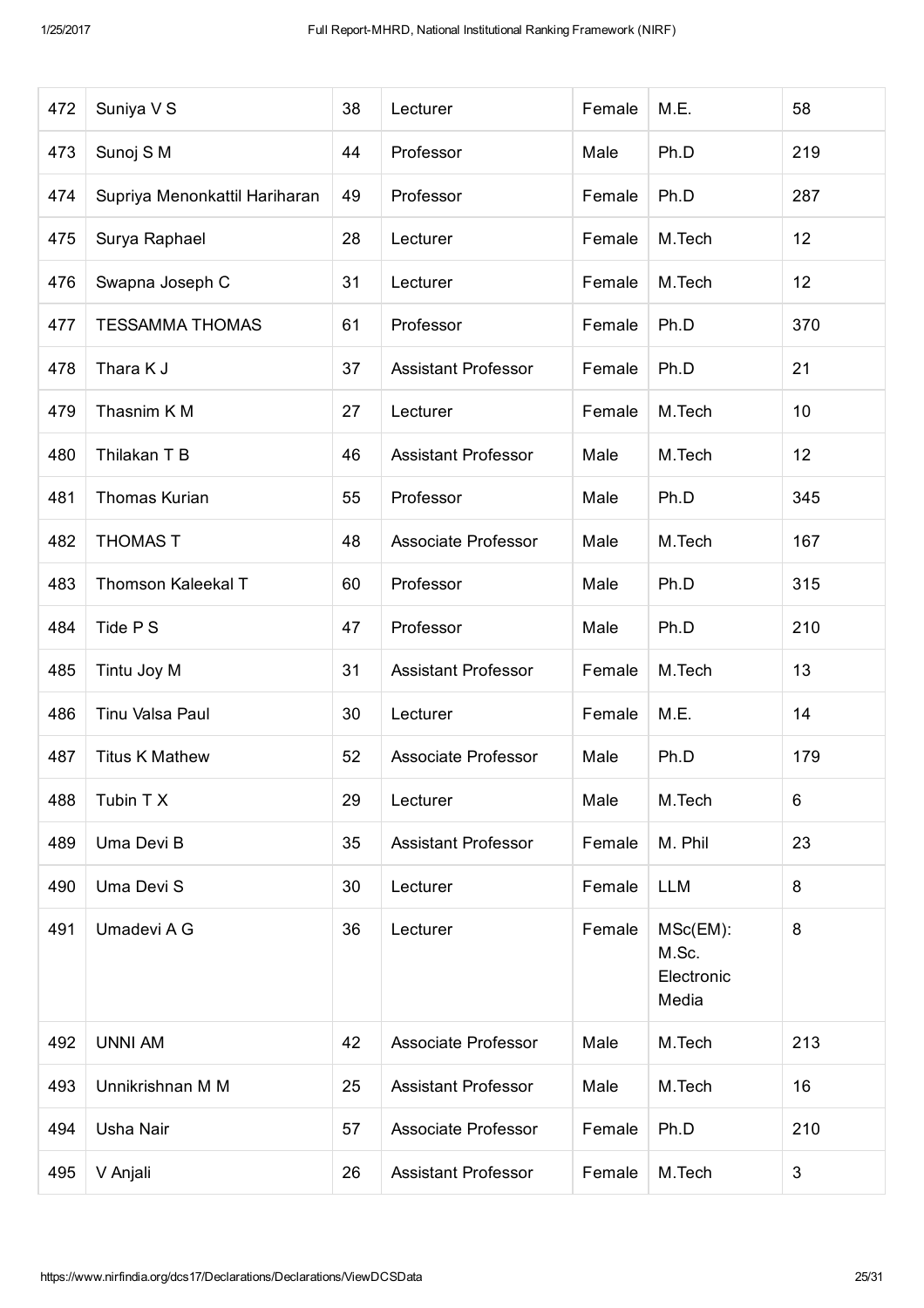| 496 | V Sivanandan Achari                | 49 | Associate Professor        | Male   | Ph.D   | 235 |
|-----|------------------------------------|----|----------------------------|--------|--------|-----|
| 497 | <b>VALSAMMA JOSEPH</b>             | 46 | Associate Professor        | Female | Ph.D   | 98  |
| 498 | Vanaja Karthyayaniamma             | 57 | Professor                  | Female | Ph.D   | 339 |
| 499 | Vani Devi P                        | 29 | <b>Assistant Professor</b> | Female | M.Tech | 22  |
| 500 | Vani Kesari A                      | 42 | <b>Assistant Professor</b> | Female | Ph.D   | 96  |
| 501 | Varghese Paul                      | 61 | Associate Professor        | Male   | Ph.D   | 177 |
| 502 | Varghese Saramma<br>Aikkarakunnath | 59 | Professor                  | Female | Ph.D   | 382 |
| 503 | Vasudevan Kesavath                 | 63 | Professor                  | Male   | Ph.D   | 362 |
| 504 | Venu G Nair                        | 47 | <b>Assistant Professor</b> | Male   | M.Sc.  | 12  |
| 505 | Vidhyadharan K                     | 67 | <b>Assistant Professor</b> | Male   | M.Tech | 14  |
| 506 | Vidya Viswan                       | 30 | Lecturer                   | Female | M.Tech | 16  |
| 507 | Vijaya Kumar A                     | 58 | Professor                  | Male   | Ph.D   | 346 |
| 508 | <b>VIJAYAKUMAR K P</b>             | 63 | Professor                  | Male   | Ph.D   | 327 |
| 509 | Viji V                             | 32 | <b>Assistant Professor</b> | Female | Ph.D   | 12  |
| 510 | Viji A J                           | 34 | <b>Assistant Professor</b> | Female | M.Tech | 14  |
| 511 | Viji J Vikram                      | 32 | <b>Assistant Professor</b> | Female | M.Tech | 15  |
| 512 | Vineetha G R                       | 30 | <b>Assistant Professor</b> | Female | M.Tech | 12  |
| 513 | Vinod Kumar M N                    | 58 | Professor                  | Male   | Ph.D   | 281 |
| 514 | <b>VINOD KUMAR PP</b>              | 43 | Associate Professor        | Male   | M.Tech | 208 |
| 515 | Vinu Varghese                      | 36 | <b>Assistant Professor</b> | Male   | M.Tech | 12  |
| 516 | Vipin A M                          | 29 | <b>Assistant Professor</b> | Male   | M.Tech | 15  |
| 517 | Visanthi V P                       | 31 | <b>Assistant Professor</b> | Female | M.Tech | 21  |
| 518 | <b>WILSON P R</b>                  | 63 | Professor                  | Male   | Ph.D   | 345 |
| 519 | Zakkariya K A                      | 45 | Associate Professor        | Male   | Ph.D   | 197 |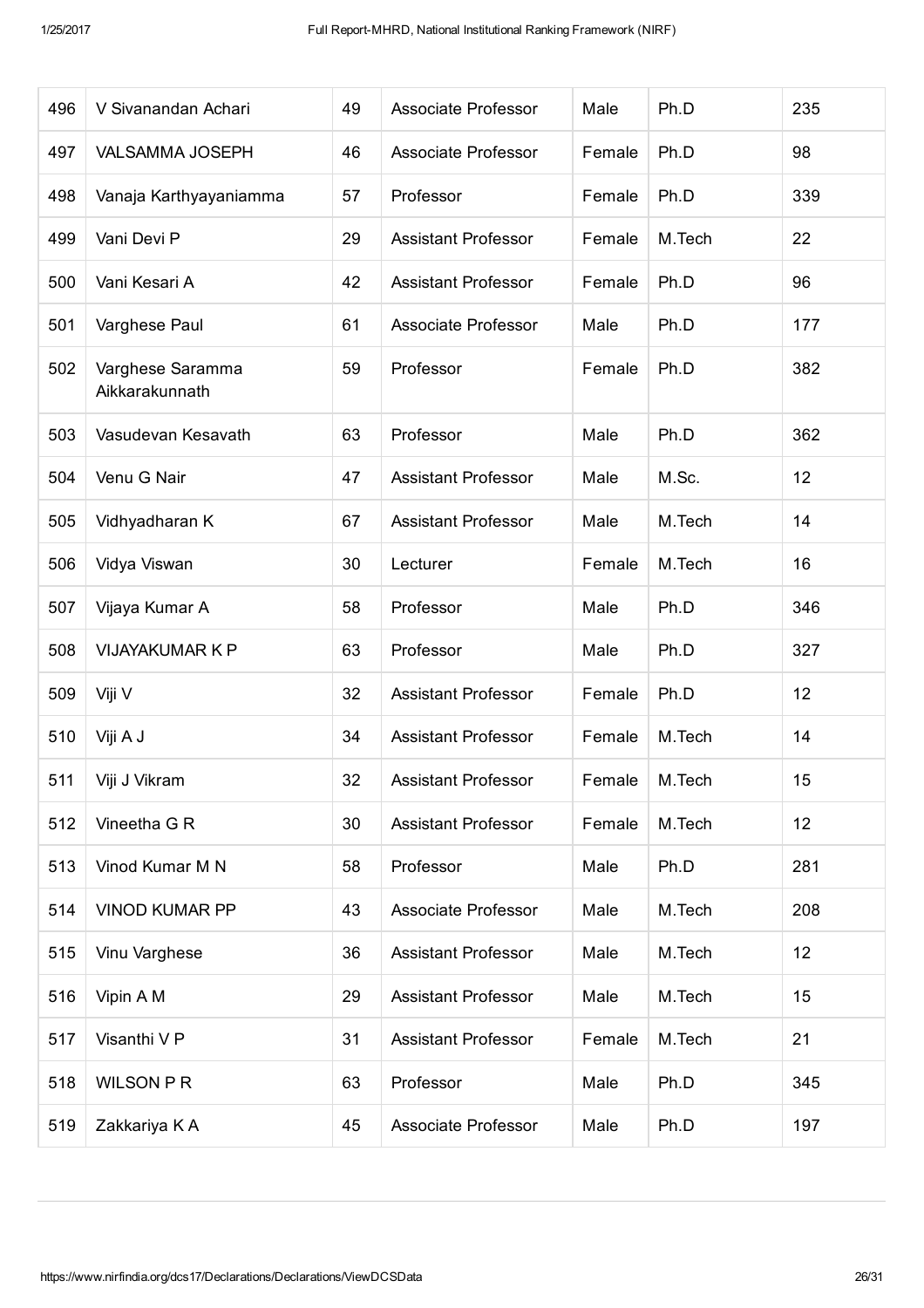## Financial Resources: Utilised Amount for the Capital & Operational expenditure for previous 3 years

| Financial Year                                                                                                                                                                                          | 2015-16                                                                                                        | 2014-15                                                                                                   | 2013-14                                                                                                    |
|---------------------------------------------------------------------------------------------------------------------------------------------------------------------------------------------------------|----------------------------------------------------------------------------------------------------------------|-----------------------------------------------------------------------------------------------------------|------------------------------------------------------------------------------------------------------------|
|                                                                                                                                                                                                         | <b>Utilised Amount</b>                                                                                         | <b>Utilised Amount</b>                                                                                    | <b>Utilised Amount</b>                                                                                     |
| Annual Capital Expenditure on Academic Activities and Resources (excluding expenditure on<br>buildings)                                                                                                 |                                                                                                                |                                                                                                           |                                                                                                            |
| Library                                                                                                                                                                                                 | 21784028 (Two<br>crore seventeen<br>lakhs eight four<br>thousand and<br>twenty eight)                          | 22144535 (two<br>crores twenty one<br>lakhs fourty four<br>thousand five<br>hundred and thirty<br>five)   | 19567864 (one<br>crore ninty five<br>lakhs sixty seven<br>thousand eight<br>hundred and sixty<br>four)     |
| New Equipment for Laboratories                                                                                                                                                                          | 114506366 (Eleven<br>crore forty five lakhs<br>six thousand three<br>hundred and sixty<br>six)                 | 89501126 (eight<br>crore ninety five<br>lakhs one thousand<br>one hundred and<br>twenty six)              | 91232856 (Nine<br>crores twelve lakh<br>thirty twothousand<br>eight hundred and<br>fifty six)              |
| <b>Engineering Workshops</b>                                                                                                                                                                            | $0$ (Zero)                                                                                                     | $0$ (Zero)                                                                                                | $0$ (Zero)                                                                                                 |
| <b>Studios</b>                                                                                                                                                                                          | $0$ (Zero)                                                                                                     | $0$ (Zero)                                                                                                | $0$ (Zero)                                                                                                 |
| Other suitably identified academic activities                                                                                                                                                           | 8313281 (Eighty<br>three lakhs thirteen<br>thousand two<br>hundred and eigthy<br>one)                          | 9344806 (Nine<br>three lakhs fort four<br>thousand eight<br>hundred and six)                              | 6481093 (Sixty four<br>lakhs eighty one<br>thousand and ninty<br>three)                                    |
| <b>Annual Operational Expenditure</b>                                                                                                                                                                   |                                                                                                                |                                                                                                           |                                                                                                            |
| Salaries (Teaching and Non Teaching staff)                                                                                                                                                              | 567193741 (Fifty<br>Six crore seventy<br>one lakhs ninety<br>three thousand<br>seven hundred and<br>forty one) | 515538036 (Fifty<br>one crores fifty five<br>lakhs thirty eight<br>thousand and thirty<br>six)            | 438920861 (Forty<br>three crores eighty<br>nine lakh twenty<br>thousand eight<br>hundred and sixty<br>one) |
| Maintenance of Academic Infrastructure or<br>consumables, other running<br>expenditures, Seminars/Conferences/Workshopakhs forty nine<br>etc. (excluding maintenance of hostels and<br>allied services) | 85349049 (Eight<br>crores fifty three<br>thousand and forty<br>nine)                                           | 82465453 (Eight<br>crores twenty four<br>lakhs sixty five<br>thousand four<br>hundred and fifty<br>three) | 58590288 (Five<br>crores eighty five<br>lakhs ninety<br>thousand two<br>hundred and eighjty<br>eight)      |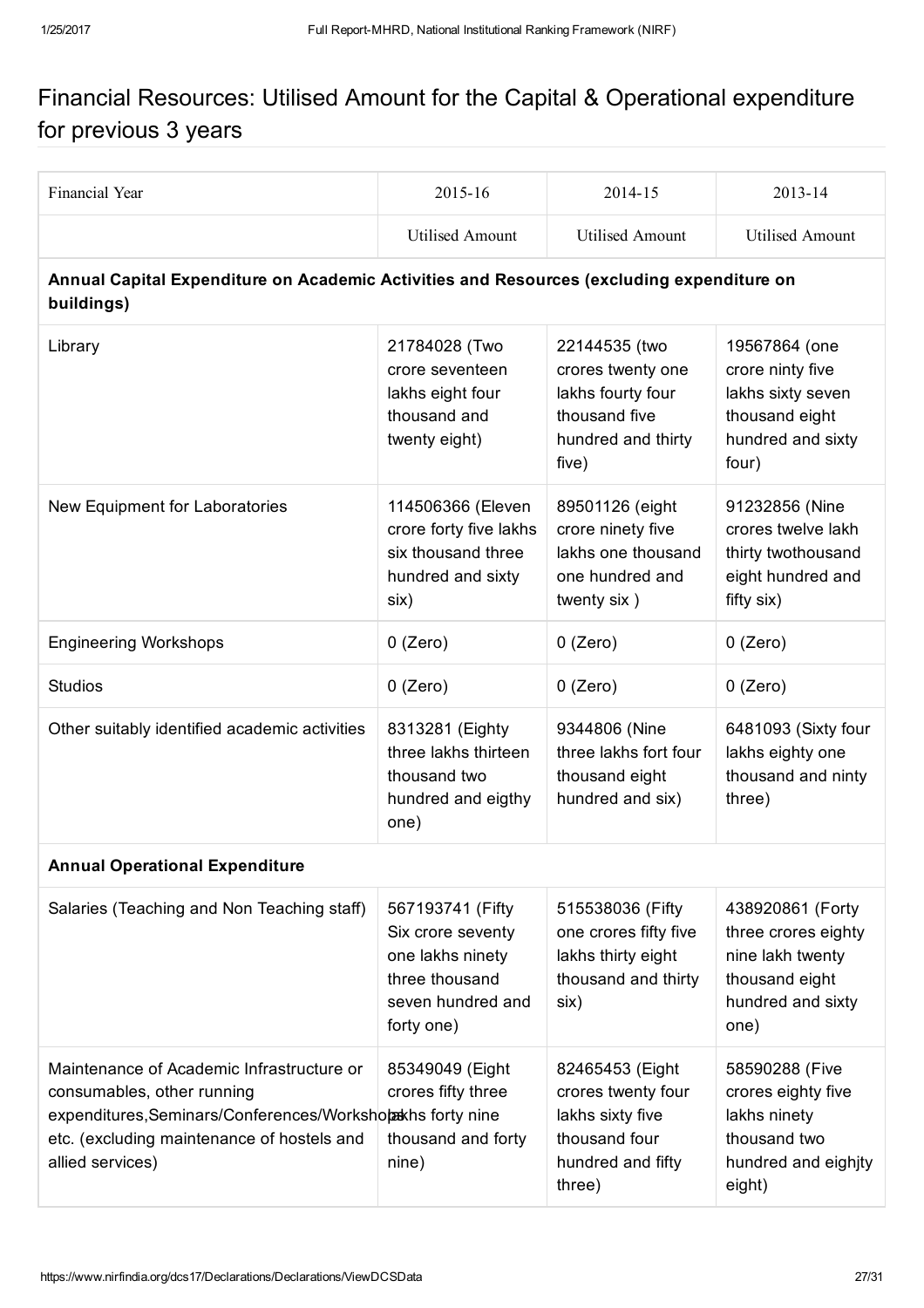## Women Diversity

| No. of women members in senior administrative positions, such as Head of Departments, Dean or Institute |  |  |  |  |
|---------------------------------------------------------------------------------------------------------|--|--|--|--|
| Heads in previous academic year (2015-16): $\boxed{11}$                                                 |  |  |  |  |

#### IPR

| Calendar Year            | 2015 | 2014 | 2013 |
|--------------------------|------|------|------|
| No. of Patents Filed     | 2    | 4    | 5    |
| No. of Patents Published | 4    | 8    | 2    |
| No. of Patents Granted   |      |      |      |
| No. of Patents Licensed  |      | 0    | 0    |

Did your institution transferred atleast one technology in the previous three years?:  $\sqrt{\text{Yes}}$ 

| Financial Year                          | 2015-16   | 2014-15 | $2013 - 14$ |
|-----------------------------------------|-----------|---------|-------------|
| Earning From Patents (Amount in Rupees) | 200000    | O       | 0           |
| Enter Amount in Words                   | Two lakhs | Zero    | Zero        |

## Sponsored Research Details

| Financial Year                        | 2015-16 | 2014-15 | 2013-14 |
|---------------------------------------|---------|---------|---------|
| Total no. of<br>Sponsored<br>Projects | 32      | 22      | 29      |
| Total no. of<br>Funding<br>Agencies   | 13      | 12      | 10      |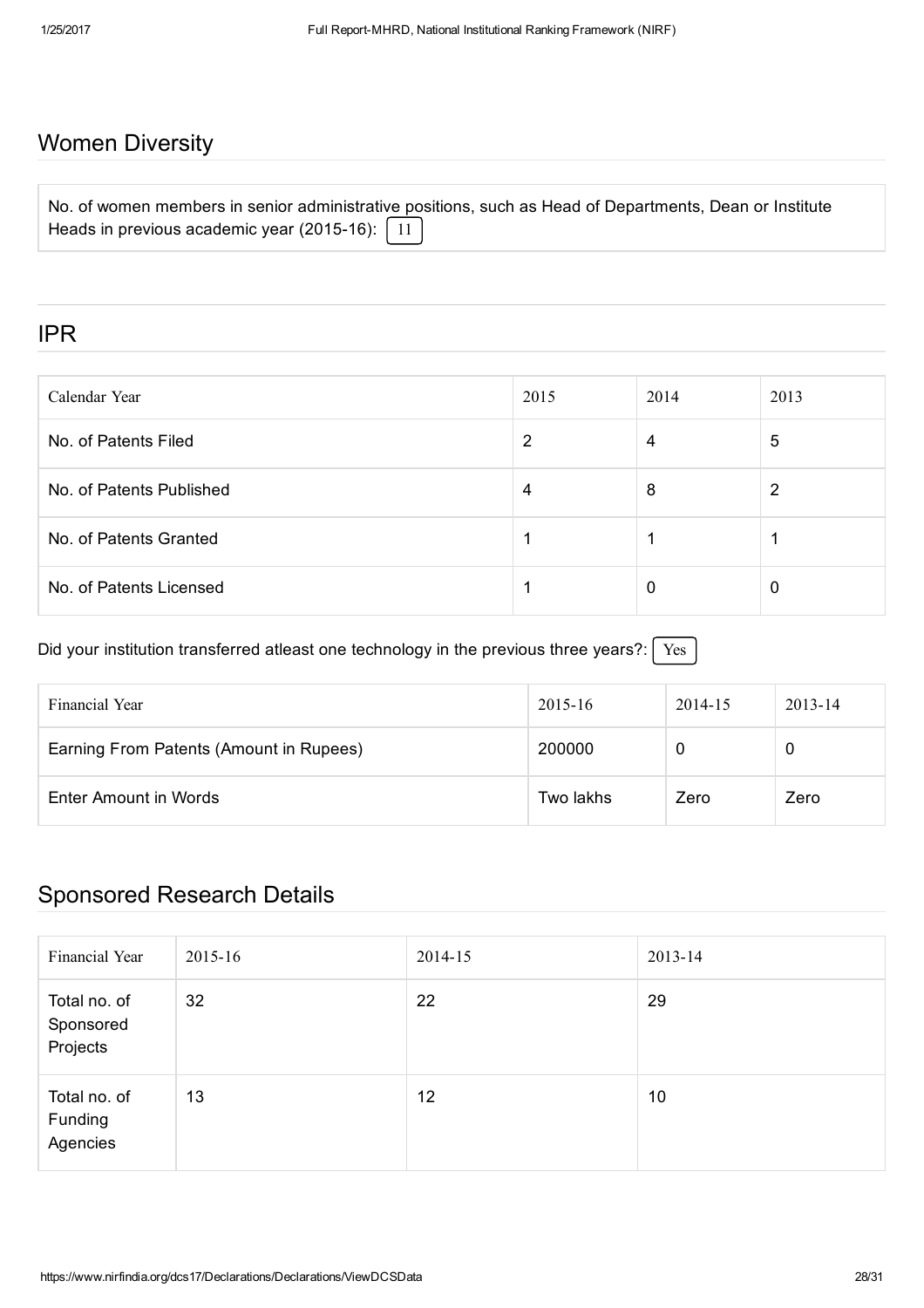| Financial Year                                           | $2015 - 16$                                                                      | 2014-15                                                                         | $2013 - 14$                                                                            |
|----------------------------------------------------------|----------------------------------------------------------------------------------|---------------------------------------------------------------------------------|----------------------------------------------------------------------------------------|
| <b>Total Amount</b><br>Received<br>(Amount in<br>Rupees) | 24422290                                                                         | 27751910                                                                        | 56572689                                                                               |
| Amount<br>Received in<br>Words                           | Two crores forty four lakh<br>twenty two thousand two<br>hundred and ninety only | Two crore seventy seven<br>lakh fifty one thousand nine<br>hundred and ten only | Five crore Sixty five lakh<br>Seventy two thousand Six<br>hundred and eighty nine only |

## Consultancy Project Details

| Financial Year                                        | $2015 - 16$                          | 2014-15                                                                   | 2013-14                                                           |
|-------------------------------------------------------|--------------------------------------|---------------------------------------------------------------------------|-------------------------------------------------------------------|
| Total no. of<br><b>Consultancy Projects</b>           | 30                                   | 4                                                                         | 4                                                                 |
| Total no. of Client<br>Organizations                  | 23                                   | 3                                                                         | 14                                                                |
| <b>Total Amount</b><br>Received (Amount in<br>Rupees) | 3890100                              | 1699160                                                                   | 1253160                                                           |
| Amount Received in<br>Words                           | Thirty eight<br>lakh nine<br>hundred | <b>Sixteen Lakh Ninety Nine</b><br>Thousand One Hundred and Sixty<br>only | Twelve lakh fifty three<br>thousand one hundred and<br>sixty only |

## Executive Development Program

| Financial Year                              | $2015 - 16$ | 2014-15 | $2013 - 14$ |
|---------------------------------------------|-------------|---------|-------------|
| Total no. of Executive Development Programs | 0           | 0       | 0           |
| Total no. of Participants                   | 0           | 0       | 0           |
| Total Annual Earnings (Amount in Rupees)    | 0           | 0       | 0           |
| <b>Total Annual Earnings in Words</b>       | Zero        | Zero    | Zero        |